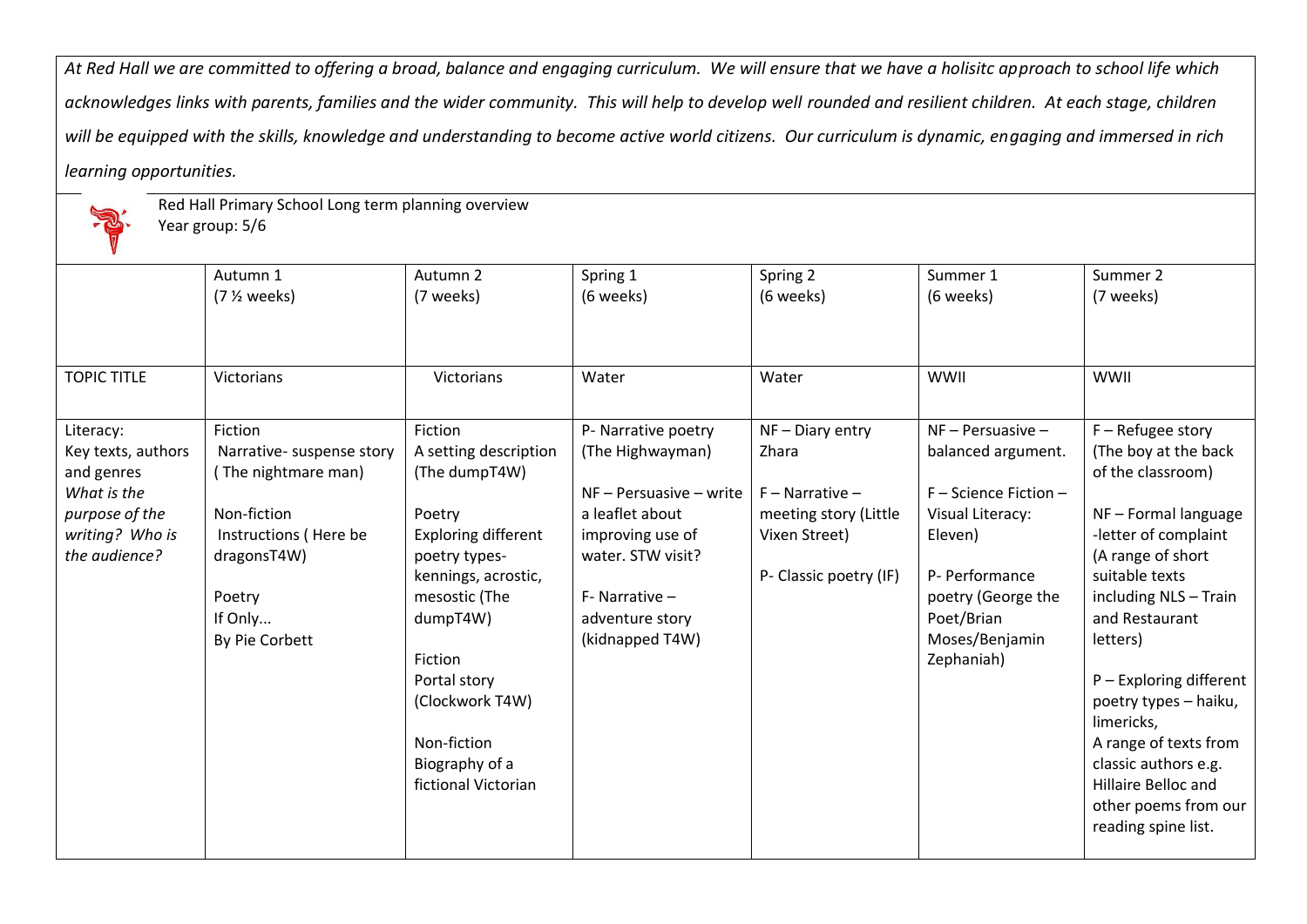|                       | Writing<br>write effectively for a range of<br>purposes and audiences, selecting<br>language that shows good<br>awareness of the reader (e.g. the<br>use of the first person in a diary;<br>direct address in instructions and<br>persuasive writing)<br>in narratives, describe settings,<br>characters and atmosphere<br>integrate dialogue in narratives to<br>convey character and advance the<br>action<br>select vocabulary and grammatical<br>structures that reflect what the<br>writing requires, doing this mostly<br>appropriately (e.g. using contracted<br>forms in dialogues in narrative;<br>using passive verbs to affect how<br>information is presented; using<br>modal verbs to suggest degrees of<br>possibility) | Writing cont.<br>use a range of devices to<br>build cohesion (e.g.<br>conjunctions, adverbials of<br>time and place, pronouns,<br>synonyms) within and across<br>paragraphs<br>use verb tenses consistently<br>and correctly throughout<br>their writing<br>use the range of punctuation<br>taught at key stage 2 mostly<br>correctly (e.g. inverted<br>commas and other<br>punctuation to indicate direct<br>speech)<br>spell correctly most words<br>from the year 5 / year 6<br>spelling list, and use a<br>dictionary to check the<br>spelling of uncommon or<br>more ambitious vocabulary<br>maintain legibility in joined<br>handwriting when writing at<br>speed. | Writing<br>Vocab, grammar & Punctuation<br>Create complex sentences by<br>using relative clauses with<br>pronouns who, which, where,<br>whose, when, that e.g. Sam,<br>who had remembered his<br>wellies, was first to jump in the<br>river. The robberies, which had<br>taken place over the past<br>month, remained unsolved.<br>Create and punctuate complex<br>sentences using ed openers.<br>Create and punctuate complex<br>sentences using ing openers.<br>Create and punctuate complex<br>sentences using simile starters.<br>Demarcate complex sentences<br>using commas and explore<br>ambiguity of meaning.<br>Explore, collect and use modal<br>verbs to indicate degrees of<br>possibility e.g. might, could,<br>shall, will, must. | Writing cont.<br>Use devices to build cohesion<br>within a paragraph e.g. firstly,<br>then, presently,<br>subsequently.<br>Link ideas across paragraphs<br>using adverbials for time,<br>place and numbers e.g. later,<br>nearby, secondly.<br>Identify and use brackets and<br>dashes<br>Use suffixes -ate, -ise, -ify to<br>convert nouns and adjectives<br>into verbs.<br>Investigate verb prefixes e.g.<br>dis-, re-, pre-, mis-, over-<br>Composition<br>Plan their writing by:<br>Identifying the audience and<br>purpose<br>Selecting the appropriate<br>language and structures.<br>Using similar writing<br>models.<br>Noting and developing ideas<br>Drawing on reading and<br>research.<br>Thinking how authors<br>develop characters and<br>settings (in books, films and<br>performances).<br>Draft and write by:<br>Selecting appropriate<br>grammar and vocabulary.<br>Blending action, dialogue and<br>description within and across<br>paragraphs.<br>Using devices to build<br>cohesion<br>Using organisation and<br>presentational devices e.g.<br>headings, sub headings,<br>bullet points, diagrams, text<br>boxes. | Writing cont.<br>Evaluate and edit by:<br>Assessing the effectiveness<br>of own and others' writing in<br>relation to audience and<br>purpose.<br>Suggesting changes to<br>grammar, vocabulary and<br>punctuation to enhance<br>effects and clarify meaning.<br>Ensuring consistent and<br>correct use of tense<br>throughout a piece of<br>writing.<br>Ensuring consistent subject<br>and verb agreement<br>Proofreading for spelling and<br>punctuation errors.<br>Perform own compositions<br>for different audiences:<br>Using appropriate intonation<br>and volume.<br>Adding movement.<br>Ensuring meaning is clear. | Writing cont.<br>Spelling<br>Spell words that they have not<br>yet been taught by using what<br>they have learnt about how<br>spelling works in English.<br>Use further prefixes and<br>suffixes and understand the<br>guidelines for adding them.<br>Spell some words with 'silent'<br>letters, e.g. knight, psalm,<br>solemn<br>Continue to distinguish<br>between homophones and<br>other words which are often<br>confused<br>Use knowledge of morphology<br>and etymology in spelling and<br>understand that the spelling<br>of some words needs to be<br>learnt specifically.<br>Use dictionaries to check the<br>spelling and meaning of<br>words.<br>Use the first three or four<br>letters of a word to check<br>spelling, meaning or both of<br>these in a dictionary.<br>Use a thesaurus.<br>Use suffixes -ate, -ise, -ify to<br>convert nouns and adjectives<br>into verbs.<br>Investigate verb prefixes e.g.<br>dis-, re-, pre-, mis-, over-.<br>Handwriting<br>Write fluently.<br>Choose when it is appropriate<br>to print or join writing e.g.<br>printing for labelling a<br>scientific diagram. |
|-----------------------|---------------------------------------------------------------------------------------------------------------------------------------------------------------------------------------------------------------------------------------------------------------------------------------------------------------------------------------------------------------------------------------------------------------------------------------------------------------------------------------------------------------------------------------------------------------------------------------------------------------------------------------------------------------------------------------------------------------------------------------|--------------------------------------------------------------------------------------------------------------------------------------------------------------------------------------------------------------------------------------------------------------------------------------------------------------------------------------------------------------------------------------------------------------------------------------------------------------------------------------------------------------------------------------------------------------------------------------------------------------------------------------------------------------------------|--------------------------------------------------------------------------------------------------------------------------------------------------------------------------------------------------------------------------------------------------------------------------------------------------------------------------------------------------------------------------------------------------------------------------------------------------------------------------------------------------------------------------------------------------------------------------------------------------------------------------------------------------------------------------------------------------------------------------------------------------|------------------------------------------------------------------------------------------------------------------------------------------------------------------------------------------------------------------------------------------------------------------------------------------------------------------------------------------------------------------------------------------------------------------------------------------------------------------------------------------------------------------------------------------------------------------------------------------------------------------------------------------------------------------------------------------------------------------------------------------------------------------------------------------------------------------------------------------------------------------------------------------------------------------------------------------------------------------------------------------------------------------------------------------------------------------------------------------------------------------------------------------|----------------------------------------------------------------------------------------------------------------------------------------------------------------------------------------------------------------------------------------------------------------------------------------------------------------------------------------------------------------------------------------------------------------------------------------------------------------------------------------------------------------------------------------------------------------------------------------------------------------------------|-------------------------------------------------------------------------------------------------------------------------------------------------------------------------------------------------------------------------------------------------------------------------------------------------------------------------------------------------------------------------------------------------------------------------------------------------------------------------------------------------------------------------------------------------------------------------------------------------------------------------------------------------------------------------------------------------------------------------------------------------------------------------------------------------------------------------------------------------------------------------------------------------------------------------------------------------------------------------------------------------------------------------------------------------------------------------------------------------------------------|
| Read aloud class      | Cogheart                                                                                                                                                                                                                                                                                                                                                                                                                                                                                                                                                                                                                                                                                                                              | Cogheart                                                                                                                                                                                                                                                                                                                                                                                                                                                                                                                                                                                                                                                                 | <b>Holes</b>                                                                                                                                                                                                                                                                                                                                                                                                                                                                                                                                                                                                                                                                                                                                     | <b>Holes</b>                                                                                                                                                                                                                                                                                                                                                                                                                                                                                                                                                                                                                                                                                                                                                                                                                                                                                                                                                                                                                                                                                                                             | The Boy at the back                                                                                                                                                                                                                                                                                                                                                                                                                                                                                                                                                                                                        | The Fib and Other                                                                                                                                                                                                                                                                                                                                                                                                                                                                                                                                                                                                                                                                                                                                                                                                                                                                                                                                                                                                                                                                                                 |
| Book.                 |                                                                                                                                                                                                                                                                                                                                                                                                                                                                                                                                                                                                                                                                                                                                       |                                                                                                                                                                                                                                                                                                                                                                                                                                                                                                                                                                                                                                                                          |                                                                                                                                                                                                                                                                                                                                                                                                                                                                                                                                                                                                                                                                                                                                                  |                                                                                                                                                                                                                                                                                                                                                                                                                                                                                                                                                                                                                                                                                                                                                                                                                                                                                                                                                                                                                                                                                                                                          | of the classroom                                                                                                                                                                                                                                                                                                                                                                                                                                                                                                                                                                                                           | <b>Stories</b>                                                                                                                                                                                                                                                                                                                                                                                                                                                                                                                                                                                                                                                                                                                                                                                                                                                                                                                                                                                                                                                                                                    |
| <b>Guided Reading</b> | Range of age appropriate texts<br>from various sources e.g. Reading                                                                                                                                                                                                                                                                                                                                                                                                                                                                                                                                                                                                                                                                   | <b>Reading</b>                                                                                                                                                                                                                                                                                                                                                                                                                                                                                                                                                                                                                                                           | Reading<br>Understand what they read by:                                                                                                                                                                                                                                                                                                                                                                                                                                                                                                                                                                                                                                                                                                         | Reading<br>Discuss / evaluate how<br>authors use language                                                                                                                                                                                                                                                                                                                                                                                                                                                                                                                                                                                                                                                                                                                                                                                                                                                                                                                                                                                                                                                                                | Reading<br>Word reading:                                                                                                                                                                                                                                                                                                                                                                                                                                                                                                                                                                                                   | Reading                                                                                                                                                                                                                                                                                                                                                                                                                                                                                                                                                                                                                                                                                                                                                                                                                                                                                                                                                                                                                                                                                                           |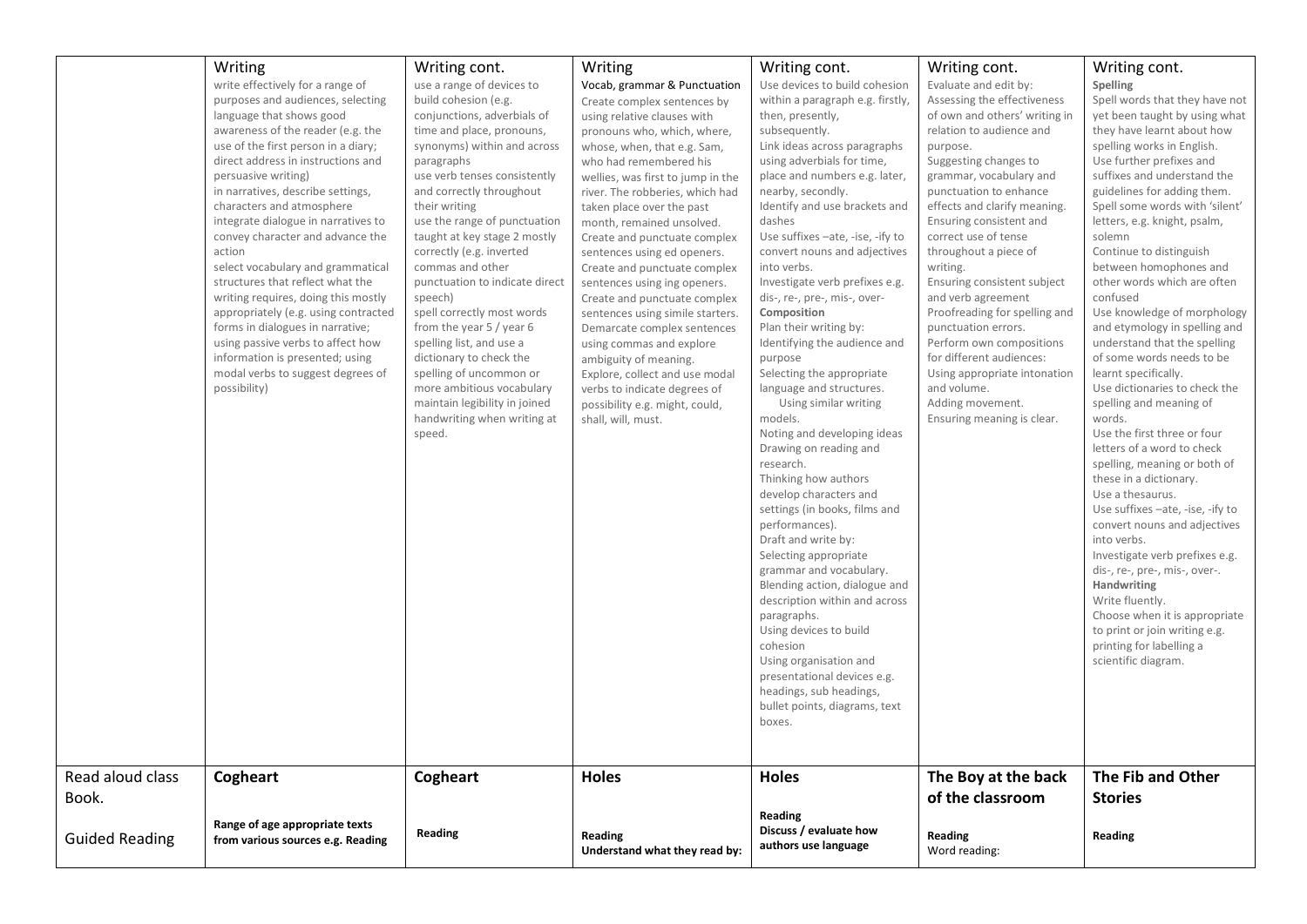| Vipers; Grammarsaurus etc. Paper        | <b>Maintain positive attitudes</b> | Using a reading journal to        | including figurative             | Use knowledge of root           | Inferring characters feelings, |
|-----------------------------------------|------------------------------------|-----------------------------------|----------------------------------|---------------------------------|--------------------------------|
| and electronic e.g. Read Theory         | to reading and                     | record on-going reflections and   | language, considering the        | words to understand             | thoughts and motives from      |
|                                         | understanding what they            | responses to personal reading.    | impact on the reader by:         | meanings of words.              | their actions and justifying   |
| Reading                                 | read by:                           | Exploring texts in groups and     | Exploring, recognising and       | Apply knowledge of prefixes     | inferences with evidence       |
| <b>Employ dramatic effect to engage</b> | Listening to, reading and          | deepening comprehension           | using the terms                  | to understand meaning of        | Predicting what might happen   |
| listeners whilst reading aloud.         | discussing an increasingly         | through discussion.               | personification, analogy, style  | new words.                      | from information stated and    |
| Read extensively for pleasure.          | wide range of fiction, poetry,     | Exploring new vocabulary in       | and effect.                      | Use suffixes to understand      | implied                        |
| Evaluate texts quickly in order to      | plays and non-fiction.             | context                           | Explaining the effect on the     | meanings e.g. -ant, -ance, -    | Re-read and reads ahead to     |
| determine their usefulness or           | Regularly listening to novels      | Demonstrating active reading      | reader of the authors' choice    | ancy, -ent, ence, -ency, -ible, | locate clues to support        |
| appeal.                                 | read aloud by the teacher          | strategies e.g. challenging peers | of language and reasons why      | -able, -ibly, -ably             | understanding                  |
| Understand underlying themes,           | from an increasing range of        | with questions, justifying        | the author may have selected     | Read and understand             | Scanning for key words and     |
| causes and consequences within          | authors, which they may not        | opinions, responding to           | these.                           | meaning of words on Y5/6        | text marking to locate key     |
| whole texts.                            | choose themselves.                 | different viewpoints within a     | Distinguish between              | word list                       | information.                   |
| Understand the structures writers       | Recognising themes within          | group.                            | statements of fact or opinion    | Use punctuation to              | Summarising main ideas         |
| use to achieve coherence;               | and across texts e.g. hope,        | Inferring characters feelings,    | across a range of texts e.g.     | determine intonation and        | drawn from more than one       |
| (headings; links within and             | peace, fortune, survival.          | thoughts and motives from         | first-hand account of an         | expression when reading         | paragraph and identifying key  |
| between paragraphs; connectives).       | Making comparisons within          | their actions, justifying         | event compared with a            | aloud to a range of             | details which support this.    |
| Recognise authors' techniques to        | and across texts e.g. similar      | inferences with evidence e.g.     | reported example such as         | audiences.                      | Identifying how language,      |
| influence and manipulate the            | events in different books,         | Point; Evidence; Explanation      | Samuel Pepys' diary and a        | Comprehension:                  | structure and presentation     |
| reader                                  | such as being an evacuee in        | Predicting what might happen      | history textbook.                | Maintain positive attitudes     | contribute to meaning e.g.     |
|                                         | Carrie's War and Goodnight         | from information stated and       | Participate in discussions       | to reading and                  | formal letter, informal diary, |
|                                         | Mr Tom.                            | implied                           | about books building on their    | understanding what they         | persuasive speech.             |
|                                         | Comparing texts written in         | Re-read and reads ahead to        | own and others' ideas and        | read by:                        | Discuss and evaluate how       |
|                                         | different periods.                 | locate clues to support           | challenging views                | Listening to and discussing a   | authors use language           |
|                                         | Analysing the conventions of       | understanding and justifying      | courteously.                     | range of fiction/poetry/non-    | including figurative language, |
|                                         | different types of writing e.g.    | with evidence from the text.      | <b>Explain and discuss their</b> | fiction which they might not    | considering the impact on the  |
|                                         | use of dialogue to indicate        | Scanning for key information      | understanding of what they       | choose to read themselves.      | reader                         |
|                                         | geographical and/or                | e.g. looking for descriptive      | have read, including through     | Regularly listening to whole    | Exploring, recognising and     |
|                                         | historical settings for a story.   | words associated with a setting.  | formal presentations and         | novels read aloud by the        | using the terms metaphor,      |
|                                         | Independently read longer          | Skimming for gist.                | debates, maintaining a focus     | teacher from an increasing      | simile, imagery                |
|                                         | texts with sustained stamina       | Using a combination of            | on the topic and using notes     | range of authors.               | Explaining the effect on the   |
|                                         | and interest                       | skimming, scanning and close      | where necessary by:              | Exploring themes within and     | reader of the authors' choice  |
|                                         | Recommending books to              | reading across a text to locate   | Preparing formal                 | across texts e.g. loss,         | of language.                   |
|                                         | their peers with detailed          | specific detail.                  | presentations individually or    | heroism, friendship.            | Distinguish between            |
|                                         | reasons for their opinions         | Identifying how language,         | in groups                        | Making comparisons within a     | statements of fact or opinion  |
|                                         | Expressing preferences about       | structure and presentation        | Using notes to support           | text e.g. characters'           | within a text.                 |
|                                         | a wider range of books             | contribute to meaning e.g.        | presentation of information      | viewpoints of same events.      | Participate in discussions     |
|                                         | including modern fiction,          | persuasive leaflet, balanced      | Responding to questions          | Analysing the conventions of    | about books that are read to   |
|                                         | traditional stories, fiction       | argument.                         | generated by a presentation.     | different types of writing e.g. | them and those they can read   |
|                                         | from our literary heritage         |                                   | Participating in debates on      | use of first person in          | for themselves, building on    |
|                                         | and books from other               |                                   | issues related to reading        | autobiographies and diaries.    | their own and others ideas     |
|                                         | cultures and traditions.           |                                   | (fiction/non-fiction).           | Recommending books to           | and challenging views          |
|                                         | Learning a wider range of          |                                   | Provide reasoned                 | their peers with reasons for    | courteously.                   |
|                                         | poems by heart.                    |                                   | justifications for their views   | choices.                        |                                |
|                                         | Preparing poems and                |                                   | Justifying opinions and          | Reading books and texts that    | Explain and discuss their      |
|                                         | playscripts to read aloud and      |                                   | elaborating by referring to      | are structured in different     | understanding of what they     |
|                                         | perform using dramatic             |                                   | the text e.g. Point; Evidence;   | ways for a range of purposes    | have read, including through   |
|                                         | effects.                           |                                   | Explanation                      | <b>Expressing preferences</b>   | formal presentations and       |
|                                         |                                    |                                   |                                  | about a wider range of books    | debates, maintaining a focus   |
|                                         |                                    |                                   |                                  | including modern                | on the topic and using notes   |
|                                         |                                    |                                   |                                  | fiction/traditional             | where necessary by:            |
|                                         |                                    |                                   |                                  | stories/myths/legends.          |                                |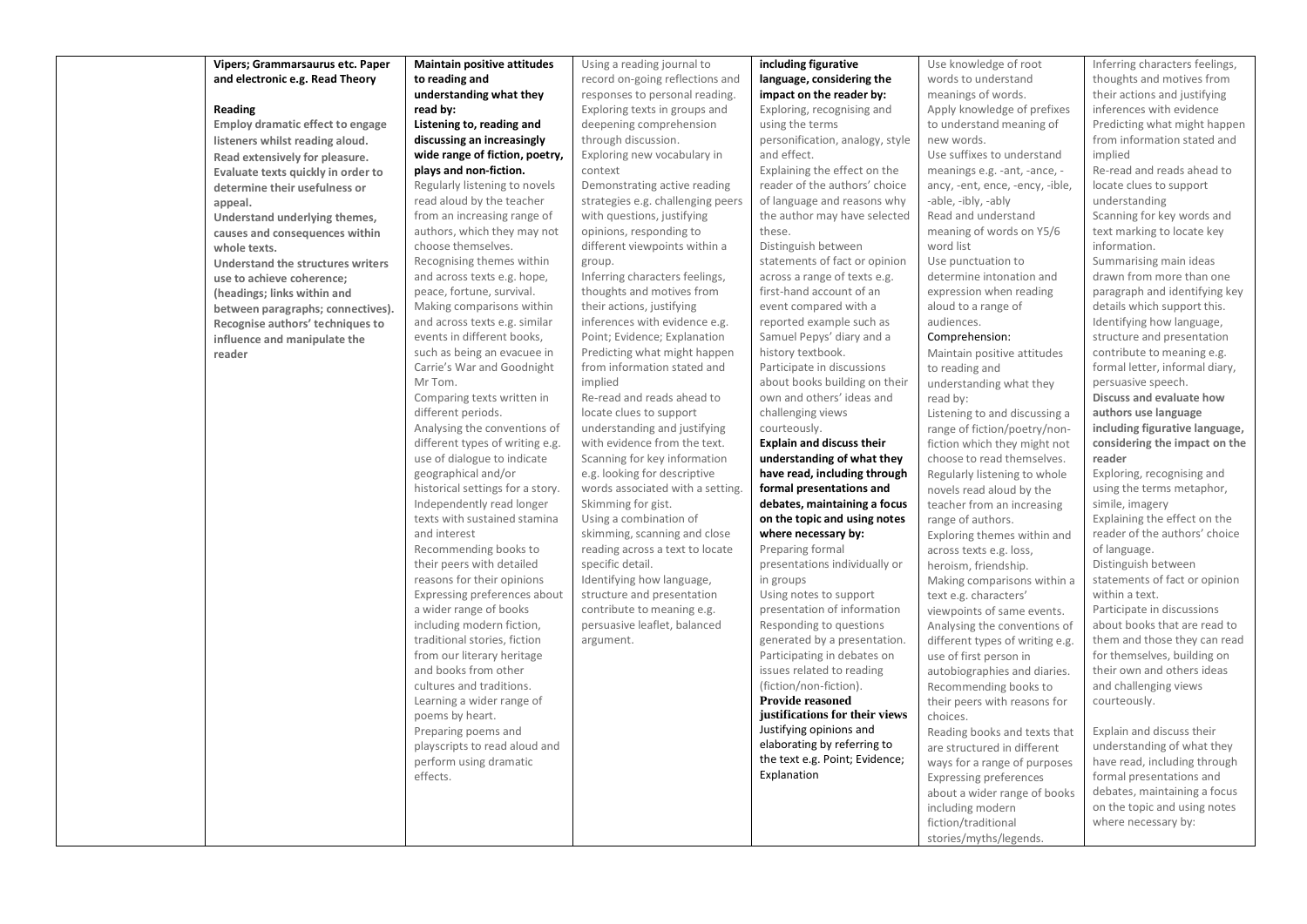|          |                                                                                                                                                                                                                                                                                                                                                                                                                                                                                                                                                                                                                                                                                                                                                                                                                                |                                                                                                                                                                                                                                                                                                                                                                                                                                                                                                                                                                                                                                                                       |                                                                                                                                                                                                                                                                                                                                                                                                                                                                                                                                                                                                                                                                                                                                     |                                                                                                                                                                                                                                                                                                                                                                                                                                                                                                                                                                                            | Learning a wider range of<br>poems by heart.<br>Preparing poems and<br>playscripts to read aloud and<br>perform, showing<br>understanding through<br>intonation, tone, volume and<br>action so the meaning is<br>clear to an audience.<br>Understand what they read<br>by:<br>Checking that the book<br>makes sense to them and<br>demonstrating<br>understanding e.g. through<br>discussion, use of reading<br>journals<br>Exploring meaning of words<br>in context.<br>Demonstrating active<br>reading strategies e.g.<br>generating questions to<br>refine thinking, noting<br>thoughts in a reading<br>journal. | Preparing formal<br>presentations individually or<br>in groups.<br>Using notes to support<br>presentation of information<br>Responding to questions<br>generated by a presentation.<br>Participating in debates on an<br>issue related to reading<br>(fiction or non-fiction).<br>Provide reasoned<br>justifications for their views<br>by:<br>Justifying opinions and<br>elaborating by referring to the<br>text. (Point + Evidence +<br>Explanation). |
|----------|--------------------------------------------------------------------------------------------------------------------------------------------------------------------------------------------------------------------------------------------------------------------------------------------------------------------------------------------------------------------------------------------------------------------------------------------------------------------------------------------------------------------------------------------------------------------------------------------------------------------------------------------------------------------------------------------------------------------------------------------------------------------------------------------------------------------------------|-----------------------------------------------------------------------------------------------------------------------------------------------------------------------------------------------------------------------------------------------------------------------------------------------------------------------------------------------------------------------------------------------------------------------------------------------------------------------------------------------------------------------------------------------------------------------------------------------------------------------------------------------------------------------|-------------------------------------------------------------------------------------------------------------------------------------------------------------------------------------------------------------------------------------------------------------------------------------------------------------------------------------------------------------------------------------------------------------------------------------------------------------------------------------------------------------------------------------------------------------------------------------------------------------------------------------------------------------------------------------------------------------------------------------|--------------------------------------------------------------------------------------------------------------------------------------------------------------------------------------------------------------------------------------------------------------------------------------------------------------------------------------------------------------------------------------------------------------------------------------------------------------------------------------------------------------------------------------------------------------------------------------------|---------------------------------------------------------------------------------------------------------------------------------------------------------------------------------------------------------------------------------------------------------------------------------------------------------------------------------------------------------------------------------------------------------------------------------------------------------------------------------------------------------------------------------------------------------------------------------------------------------------------|---------------------------------------------------------------------------------------------------------------------------------------------------------------------------------------------------------------------------------------------------------------------------------------------------------------------------------------------------------------------------------------------------------------------------------------------------------|
| Numeracy | Year 5<br>Count forwards or backwards in<br>steps of powers of 10 for any given<br>number up to 1 000 000.<br>Read, write, order and compare<br>numbers to at least 1 000 000 and<br>determine the value of each digit.<br>Identify represent and estimate<br>numbers using the number line.<br>Find 0.01, 0.1, 1, 10, 100, 100 and<br>other powers of 10 more or less<br>than a given number.<br>Round any number up to 1 000 000<br>to the nearest 10, 100, 1000, 10 000<br>and 100 000.<br>Round decimals with two decimal<br>places to the nearest whole number<br>and to one decimal place.<br>Multiply/divide whole numbers by<br>10, 100 and 1000.<br>Interpret negative numbers in<br>context, count on and back with<br>positive and negative whole<br>numbers, including through zero.<br>Describe and extend number | Year 5<br>Choose an appropriate<br>strategy to solve a calculation<br>based upon the numbers<br>involved (recall a known fact,<br>calculate mentally, use a<br>jotting, written method).<br>Identify multiples and<br>factors, including finding all<br>factor pairs of a number, and<br>common factors of two<br>numbers.<br>Know and use the vocabulary<br>of prime numbers, prime<br>factors and composite (non-<br>prime) numbers.<br>Use partitioning to double or<br>halve any number, including<br>decimals to two decimal<br>places.<br>Complete and interpret<br>information in a variety of<br>sorting diagrams (including<br>those used to sort properties | Year 5<br>Multiply and divide numbers<br>mentally drawing upon known<br>facts.<br>Solve problems involving<br>multiplication and division<br>including using their knowledge<br>of factors and multiples,<br>squares and cubes.<br>Multiply numbers up to 4 digits<br>by a one- or two-digit number<br>using a formal written method,<br>including long multiplication for<br>two-digit numbers.<br>Divide numbers up to 4 digits<br>by a one-digit number using the<br>formal written method of short<br>division and interpret<br>remainders appropriately for<br>the context.<br>Use estimation/inverse to<br>check answers to calculations;<br>determine, in the context of a<br>problem, an appropriate<br>degree of accuracy. | Year 5<br>Add and subtract fractions<br>with denominators that are<br>the same and that are<br>multiples of the same<br>number (using diagrams).<br>Write statements > 1 as a<br>mixed number<br>Multiply proper fractions and<br>mixed numbers by whole<br>numbers, supported by<br>materials and diagrams.<br>Solve number and practical<br>problems that involve all of<br>the above.<br>Count forwards and<br>backwards in decimal steps.<br>Read, write, order and<br>compare numbers with up to<br>3 decimal places.<br>Identify the value of each<br>digit to three decimal places. | Year 5<br>Recall and use<br>addition and<br>subtraction facts for<br>1 and 10 (with<br>decimal numbers to<br>one decimal place).<br>Derive and use<br>addition and<br>subtraction facts for<br>1 (with decimal<br>numbers to two<br>decimal places).<br>Add and subtract<br>numbers mentally<br>with increasingly<br>large numbers and                                                                                                                                                                                                                                                                              | Year 5<br>Continue to read,<br>write and convert<br>time between<br>analogue and digital<br>12 and 24-hour<br>clocks.<br>Solve problems<br>involving converting<br>between units of<br>time.<br>Estimate (and<br>calculate) volume<br>((e.g., using 1 cm3))<br>blocks to build<br>cuboids (including                                                                                                                                                    |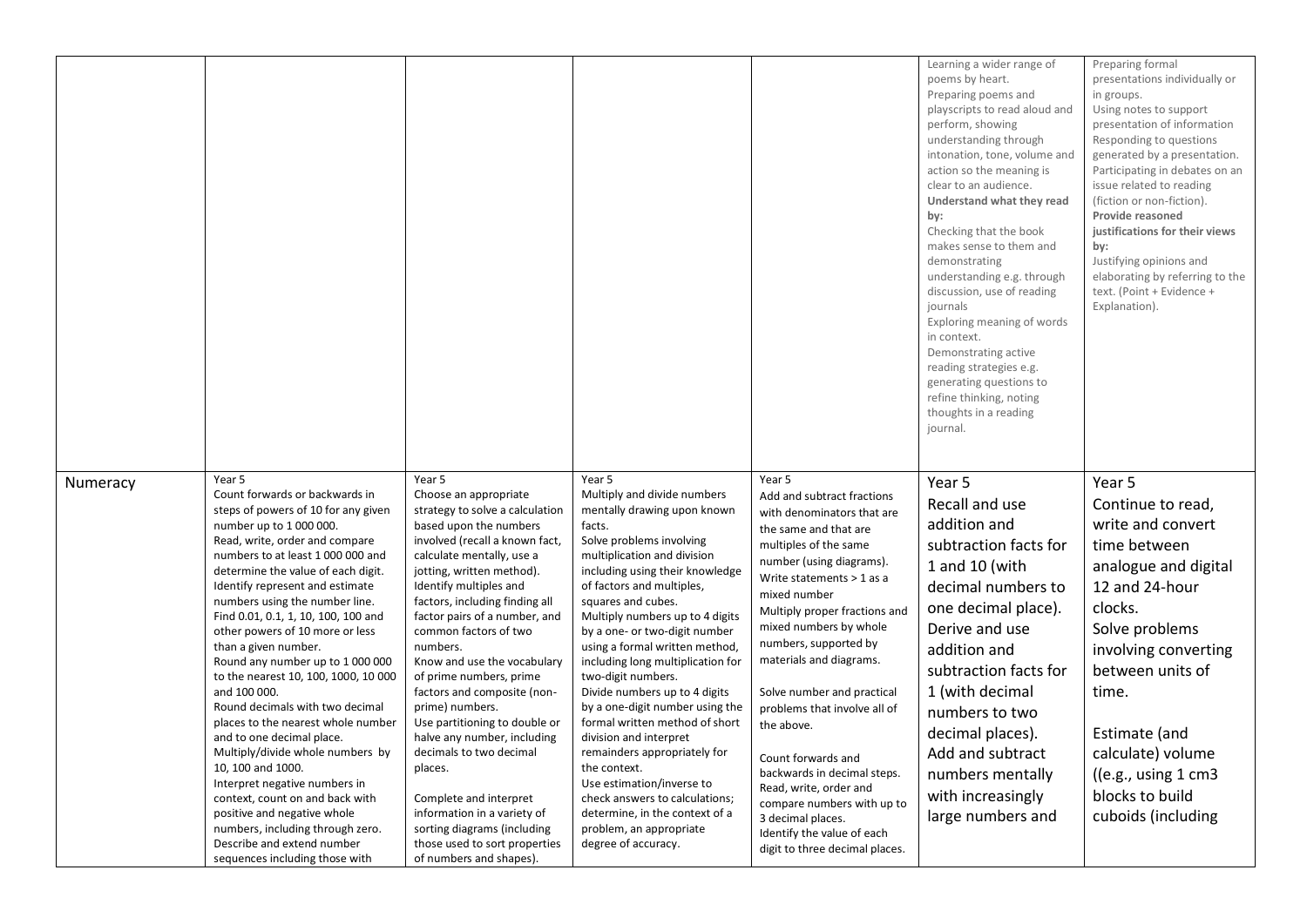| multiplication/division steps and<br>where the step size is a decimal.<br>Choose an appropriate strategy to<br>solve a calculation based upon the<br>numbers involved (recall a known<br>fact, calculate mentally, use a<br>jotting, written method).<br>Select a mental strategy<br>appropriate for the numbers<br>involved in the calculation.<br>Recall and use addition and<br>subtraction facts for 1 and 10.<br>Derive and use addition and<br>subtraction facts for 1.<br>Add and subtract numbers mentally<br>with increasingly large numbers.<br>Add and subtract whole numbers<br>with more than 4 digits, including<br>using formal written methods<br>(columnar addition and<br>subtraction).<br>Use rounding to check answers to<br>calculations and determine, in the<br>context of a problem, levels of<br>accuracy.<br>Solve addition and subtraction<br>multi-step problems in contexts,<br>deciding which operations and<br>methods to use and why.<br>Read Roman numerals to 1000 (M);<br>recognise years written as such. | Complete, read and interpret<br>information in tables and<br>timetables.<br>Solve comparison, sum and<br>difference problems using<br>information presented in all<br>types of graph including a<br>line graph.<br>Calculate and interpret the<br>mode, median and range.<br>Measure/calculate the<br>perimeter of composite<br>rectilinear shapes.<br>Calculate and compare the<br>area of rectangle, use<br>standard units square<br>centimetres (cm2) and<br>square metres (m2) and<br>estimate the area of irregular<br>shapes. | Solve problems involving<br>addition, subtraction,<br>multiplication and division and<br>a combination of these,<br>including understanding the<br>meaning of the equals sign.<br>Solve problems involving<br>multiplication and division,<br>including scaling by simple<br>fractions and problems<br>involving simple rates.<br>Recognise mixed numbers and<br>improper fractions and convert<br>from one form to the other.<br>Count on and back in mixed<br>number steps such as 1 1/2.<br>Compare and order fractions<br>whose denominators are all<br>multiples of the same number<br>(including on a number line).<br>Identify, name and write<br>equivalent fractions of a given<br>fraction, represented visually,<br>including tenths and<br>hundredths.<br>Use, read and write standard<br>units of length and mass.<br>Convert between different<br>units of metric measure. | Read and write decimal<br>numbers as fractions (e.g.<br>$0.71 = 71/100$ .<br>Recognise and use<br>thousandths and relate them<br>to tenths, hundredths and<br>decimal equivalents.<br>Recognise the per cent<br>symbol (%) and understand<br>that per cent relates to<br>'number of parts per<br>hundred', and write<br>percentages as a fraction<br>with denominator 100, and<br>as a decimal.<br>Solve problems involving<br>fractions and decimals to<br>three places.<br>Solve problems which require<br>knowing percentage and<br>decimal equivalents of 1/2,<br>$1/4$ , $1/5$ , $2/5$ , $4/5$ and<br>fractions with a denominator<br>of a multiple of 10 or 25. | decimals to two<br>decimal places.<br>Add and subtract<br>whole numbers with<br>more than 4 digits<br>and decimals with<br>two decimal places,<br>including using<br>formal written<br>methods (columnar<br>addition and<br>subtraction).<br>Multiply/divide<br>whole numbers and<br>decimals by 10, 100<br>and 1000.<br>Use all four<br>operations to solve<br>problems involving<br>measure using<br>decimal notation,<br>including scaling.<br>Distinguish between<br>regular and irregular<br>polygons based on<br>reasoning about<br>equal sides and<br>angles.<br>Use the properties of<br>rectangles to deduce<br>related facts and find<br>missing lengths and<br>angles.<br>Identify 3-D shapes<br>from 2-D | cubes)) and capacity<br>(e.g. using water).<br>Understand the<br>difference between<br>liquid volume and<br>solid volume.<br>Continue to order<br>temperatures<br>including those below<br>$0^{\circ}$ C.<br>Understand and use<br>approximate<br>equivalences<br>between metric units<br>and common imperial<br>units such as inches,<br>pounds and pints. |
|-----------------------------------------------------------------------------------------------------------------------------------------------------------------------------------------------------------------------------------------------------------------------------------------------------------------------------------------------------------------------------------------------------------------------------------------------------------------------------------------------------------------------------------------------------------------------------------------------------------------------------------------------------------------------------------------------------------------------------------------------------------------------------------------------------------------------------------------------------------------------------------------------------------------------------------------------------------------------------------------------------------------------------------------------|-------------------------------------------------------------------------------------------------------------------------------------------------------------------------------------------------------------------------------------------------------------------------------------------------------------------------------------------------------------------------------------------------------------------------------------------------------------------------------------------------------------------------------------|------------------------------------------------------------------------------------------------------------------------------------------------------------------------------------------------------------------------------------------------------------------------------------------------------------------------------------------------------------------------------------------------------------------------------------------------------------------------------------------------------------------------------------------------------------------------------------------------------------------------------------------------------------------------------------------------------------------------------------------------------------------------------------------------------------------------------------------------------------------------------------------|-----------------------------------------------------------------------------------------------------------------------------------------------------------------------------------------------------------------------------------------------------------------------------------------------------------------------------------------------------------------------------------------------------------------------------------------------------------------------------------------------------------------------------------------------------------------------------------------------------------------------------------------------------------------------|----------------------------------------------------------------------------------------------------------------------------------------------------------------------------------------------------------------------------------------------------------------------------------------------------------------------------------------------------------------------------------------------------------------------------------------------------------------------------------------------------------------------------------------------------------------------------------------------------------------------------------------------------------------------------------------------------------------------|-------------------------------------------------------------------------------------------------------------------------------------------------------------------------------------------------------------------------------------------------------------------------------------------------------------------------------------------------------------|
|                                                                                                                                                                                                                                                                                                                                                                                                                                                                                                                                                                                                                                                                                                                                                                                                                                                                                                                                                                                                                                               |                                                                                                                                                                                                                                                                                                                                                                                                                                                                                                                                     |                                                                                                                                                                                                                                                                                                                                                                                                                                                                                                                                                                                                                                                                                                                                                                                                                                                                                          |                                                                                                                                                                                                                                                                                                                                                                                                                                                                                                                                                                                                                                                                       | representations.                                                                                                                                                                                                                                                                                                                                                                                                                                                                                                                                                                                                                                                                                                     |                                                                                                                                                                                                                                                                                                                                                             |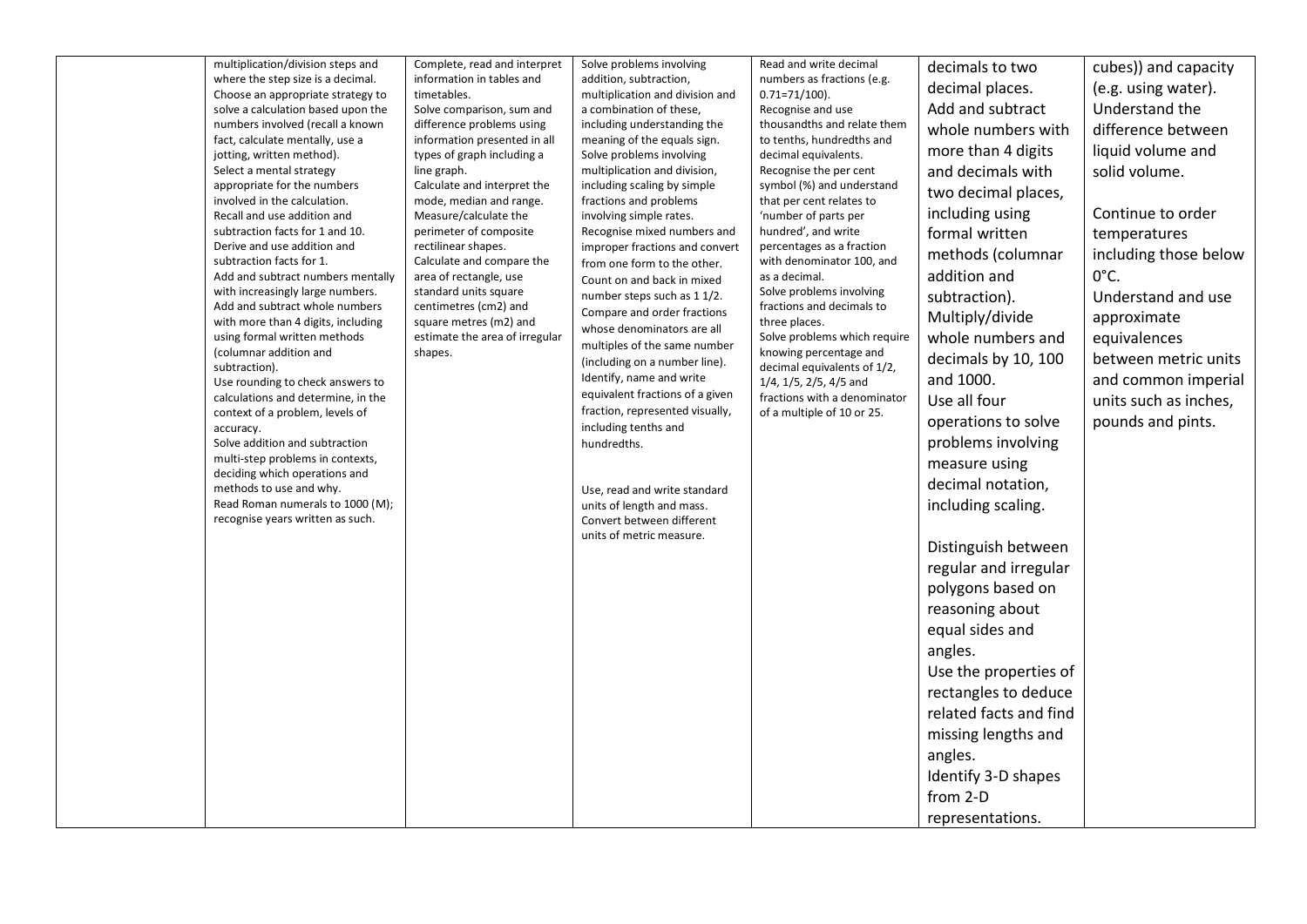|        |                                               |                                                          |                                                         |                                                   | Know angles are            |                           |
|--------|-----------------------------------------------|----------------------------------------------------------|---------------------------------------------------------|---------------------------------------------------|----------------------------|---------------------------|
|        |                                               |                                                          |                                                         |                                                   | measured in                |                           |
|        |                                               |                                                          |                                                         |                                                   | degrees: estimate          |                           |
|        |                                               |                                                          |                                                         |                                                   | and compare acute,         |                           |
|        |                                               |                                                          |                                                         |                                                   | obtuse and reflex          |                           |
|        |                                               |                                                          |                                                         |                                                   | angles.                    |                           |
|        |                                               |                                                          |                                                         |                                                   |                            |                           |
|        |                                               |                                                          |                                                         |                                                   | Draw given angles,         |                           |
|        |                                               |                                                          |                                                         |                                                   | and measure them in        |                           |
|        |                                               |                                                          |                                                         |                                                   | degrees (°).               |                           |
|        |                                               |                                                          |                                                         |                                                   | Identify angles at a       |                           |
|        |                                               |                                                          |                                                         |                                                   | point and one whole        |                           |
|        |                                               |                                                          |                                                         |                                                   | turn (total 360°),         |                           |
|        |                                               |                                                          |                                                         |                                                   | angles at a point on       |                           |
|        |                                               |                                                          |                                                         |                                                   | a straight line and        |                           |
|        |                                               |                                                          |                                                         |                                                   | half, a turn (total        |                           |
|        |                                               |                                                          |                                                         |                                                   | 180°), other               |                           |
|        |                                               |                                                          |                                                         |                                                   | multiples of 90°.          |                           |
|        |                                               |                                                          |                                                         |                                                   | Describe positions         |                           |
|        |                                               |                                                          |                                                         |                                                   | on the first quadrant      |                           |
|        |                                               |                                                          |                                                         |                                                   | of a coordinate grid.      |                           |
|        |                                               |                                                          |                                                         |                                                   | Plot specified points      |                           |
|        |                                               |                                                          |                                                         |                                                   | and complete               |                           |
|        |                                               |                                                          |                                                         |                                                   | shapes.                    |                           |
|        |                                               |                                                          |                                                         |                                                   | Identify, describe         |                           |
|        |                                               |                                                          |                                                         |                                                   | and represent the          |                           |
|        |                                               |                                                          |                                                         |                                                   | position of a shape        |                           |
|        |                                               |                                                          |                                                         |                                                   | following a reflection     |                           |
|        |                                               |                                                          |                                                         |                                                   | or translation, using      |                           |
|        |                                               |                                                          |                                                         |                                                   | the appropriate            |                           |
|        |                                               |                                                          |                                                         |                                                   | language, and know         |                           |
|        |                                               |                                                          |                                                         |                                                   | that the shape has         |                           |
|        |                                               |                                                          |                                                         |                                                   | not changed.               |                           |
| Maths  | Year 6                                        | Year 6                                                   | Year 6                                                  | Year 6                                            | Year 6                     | Year 6                    |
| Year 6 | <b>Place Value</b>                            | <b>Fractions</b>                                         | <b>Measures</b>                                         | Algebra                                           |                            |                           |
|        | Count forwards or backwards in                | Compare and order fractions,                             | Use, read and write standard                            | Use simple formulae.                              | <b>Properties of Shape</b> | <b>Investigations and</b> |
|        | steps of integers, decimals, powers<br>of 10. | including fractions > 1<br>(including on a number line). | units of length, mass, volume<br>and time using decimal | Generate and describe linear<br>number sequences. | Compare/classify           | <b>Transition Maths</b>   |
|        | Read, write, order and compare                | Use common factors to                                    | notation to three decimal                               | Express missing number                            | geometric shapes           |                           |
|        | numbers up to 10 000 000 and                  | simplify fractions; use                                  | places.                                                 | problems algebraically.                           |                            |                           |
|        | determine the value of each digit.            | common multiples to express                              |                                                         |                                                   |                            |                           |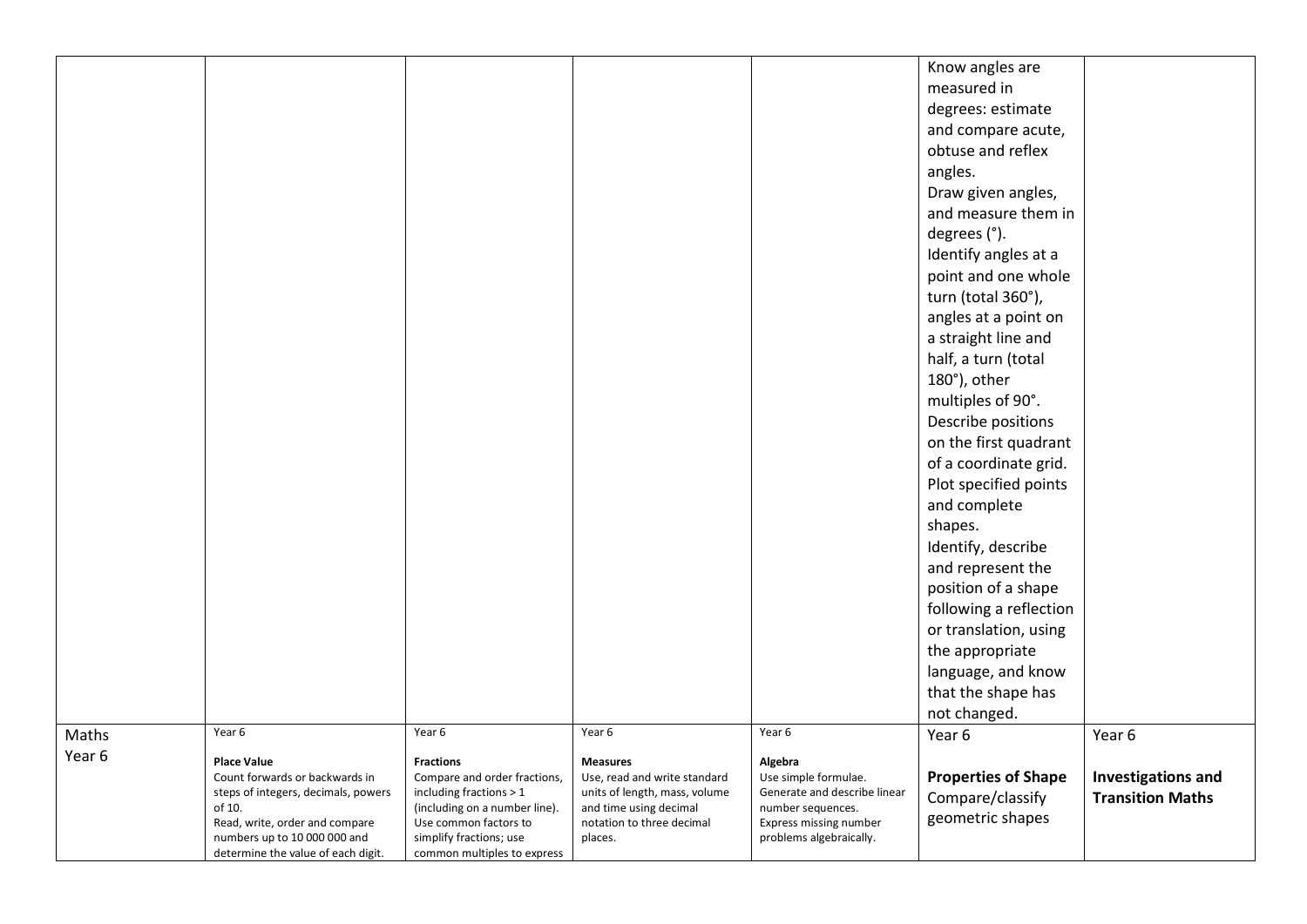| Identify the value of each digit to                                     | fractions in the same                                      | Solve problems involving the                                    | Find pairs of numbers that                                | based on the                    |  |
|-------------------------------------------------------------------------|------------------------------------------------------------|-----------------------------------------------------------------|-----------------------------------------------------------|---------------------------------|--|
| three decimal places.                                                   | denomination.                                              | calculation and conversion of                                   | satisfy an equation with two                              | properties and sizes.           |  |
| Identify, represent and estimate                                        | Recall and use equivalences                                | units of measure, using decimal                                 | unknowns.                                                 |                                 |  |
| numbers using the number line.<br>Order and compare numbers             | between simple fractions,                                  | notation up to three decimal                                    | Enumerate possibilities of<br>combinations of two         | Draw 2-D shapes                 |  |
| including integers, decimals and                                        | decimals and percentages,<br>including in different        | places where appropriate.<br>Convert between standard           | variables.                                                | using given                     |  |
| negative numbers.                                                       | contexts.                                                  | units of length, mass, volume                                   |                                                           | dimensions and                  |  |
| Find 0.001, 0.01, 0.1, 1, 10 and                                        | Associate a fraction with                                  | and time using decimal                                          | Area, Perimeter & Volume                                  | angles.                         |  |
| powers of 10 more/less than a                                           | division and calculate                                     | notation to three decimal                                       | Recognise that shapes with                                |                                 |  |
| given number.                                                           | decimal fraction equivalents                               | places.                                                         | the same areas can have                                   | Illustrate and name             |  |
| Round any whole number to a                                             | (e.g. 0.375 and 3/8).                                      | Convert between miles and                                       | different perimeters and vice                             | parts of circles,               |  |
| required degree of accuracy.                                            | Add and subtract fractions                                 | kilometres.                                                     | versa.                                                    | including radius,               |  |
| Round decimals with three decimal                                       | with different denominators                                | Calculate differences in                                        | Calculate the area of                                     |                                 |  |
| places to the nearest whole number                                      | and mixed numbers, using                                   | temperature, including those                                    | parallelograms and triangles.                             | diameter and                    |  |
| or one or two decimal places.                                           | the concept of equivalent                                  | that involved a positive and                                    | Recognise when it is possible                             | circumference and               |  |
| Multiply and divide numbers by 10,<br>100 and 1000 giving answers up to | fractions.                                                 | negative temperature.                                           | to use formulae for area and<br>volume of shapes.         | know that the                   |  |
| three decimal places.                                                   | Multiply simple pairs of                                   | Ratio                                                           | Calculate, estimate and                                   | diameter is twice the           |  |
| Use negative numbers in context,                                        | proper fractions, writing the                              | Solve problems involving the                                    | compare volume of cubes                                   | radius.                         |  |
| and calculate intervals across zero.<br>Describe and extend number      | answer in its simplest form.<br>Divide proper fractions by | relative sizes of two quantities<br>where missing values can be | and cuboids using standard<br>units, including cubic      | Recognise, describe             |  |
| sequences including those with                                          | whole numbers (e.g. $1/3 \div 2$                           | found using integer                                             | centimetres (cm3) and cubic                               | and build simple 3-D            |  |
| multiplication and division steps,                                      | $= 1/6$ ).                                                 | multiplication/division facts.                                  | metres (m3), and extending                                | shapes, including               |  |
| inconsistent steps, alternating steps                                   |                                                            | Solve problems involving                                        | to other units (e.g. mm3 and                              |                                 |  |
| and those where the step size is a                                      |                                                            | unequal sharing and grouping                                    | km3).                                                     | making nets.                    |  |
| decimal.                                                                |                                                            | using knowledge of fractions                                    |                                                           | Recognise angles                |  |
| Solve number and practical                                              |                                                            | and multiples.                                                  | <b>Statistics</b>                                         | where they meet at              |  |
| problems that involve all of the                                        |                                                            | Solve problems involving                                        | Continue to complete and                                  |                                 |  |
| above.                                                                  |                                                            | similar shapes where the scale                                  | interpret information in a                                | a point, are on a               |  |
|                                                                         |                                                            | factor is known or can be                                       | variety of sorting diagrams                               | straight line, or are           |  |
|                                                                         |                                                            | found.                                                          | (including sorting properties                             | vertically opposite,            |  |
| <b>Four Operations</b>                                                  |                                                            |                                                                 | of numbers and shapes).                                   | and find missing                |  |
| Choose an appropriate strategy to<br>solve a calculation based upon the |                                                            | <b>Decimals &amp; Percentages</b>                               | Interpret and construct pie<br>charts and line graphs and |                                 |  |
| numbers involved (recall a known                                        |                                                            | Find simple percentages of                                      | use these to solve problems.                              | angles.                         |  |
| fact, calculate mentally, use a                                         |                                                            | amounts.                                                        | Solve comparison, sum and                                 | Find unknown angles             |  |
| jotting, written method).                                               |                                                            | Solve problems involving the                                    | difference problems using                                 | in any triangles,               |  |
| Select a mental strategy                                                |                                                            | calculation of percentages (e.g.                                | information presented in all                              | quadrilaterals,                 |  |
| appropriate for the numbers in the                                      |                                                            | of measures and such as 15% of                                  | types of graph.                                           |                                 |  |
| calculation.                                                            |                                                            | 260) and the use of                                             | Calculate and interpret the                               | regular polygons.               |  |
| Recall and use addition and                                             |                                                            | percentages for comparison.                                     | mean as an average.                                       |                                 |  |
| subtraction facts for 1 (with                                           |                                                            |                                                                 |                                                           |                                 |  |
| decimals to two decimal places).                                        |                                                            |                                                                 |                                                           |                                 |  |
| Perform mental calculations                                             |                                                            |                                                                 |                                                           | <b>Position &amp; Direction</b> |  |
| including with mixed operations                                         |                                                            |                                                                 |                                                           | Describe positions              |  |
| and large numbers and decimals.                                         |                                                            |                                                                 |                                                           | on the full                     |  |
| Add and subtract whole numbers<br>and decimals using formal written     |                                                            |                                                                 |                                                           | coordinate grid (all            |  |
| methods (columnar addition and                                          |                                                            |                                                                 |                                                           |                                 |  |
| subtraction).                                                           |                                                            |                                                                 |                                                           | four quadrants).                |  |
| Use estimation to check answers to                                      |                                                            |                                                                 |                                                           | Draw and translate              |  |
| calculations and determine, in the                                      |                                                            |                                                                 |                                                           | simple shapes on the            |  |
|                                                                         |                                                            |                                                                 |                                                           |                                 |  |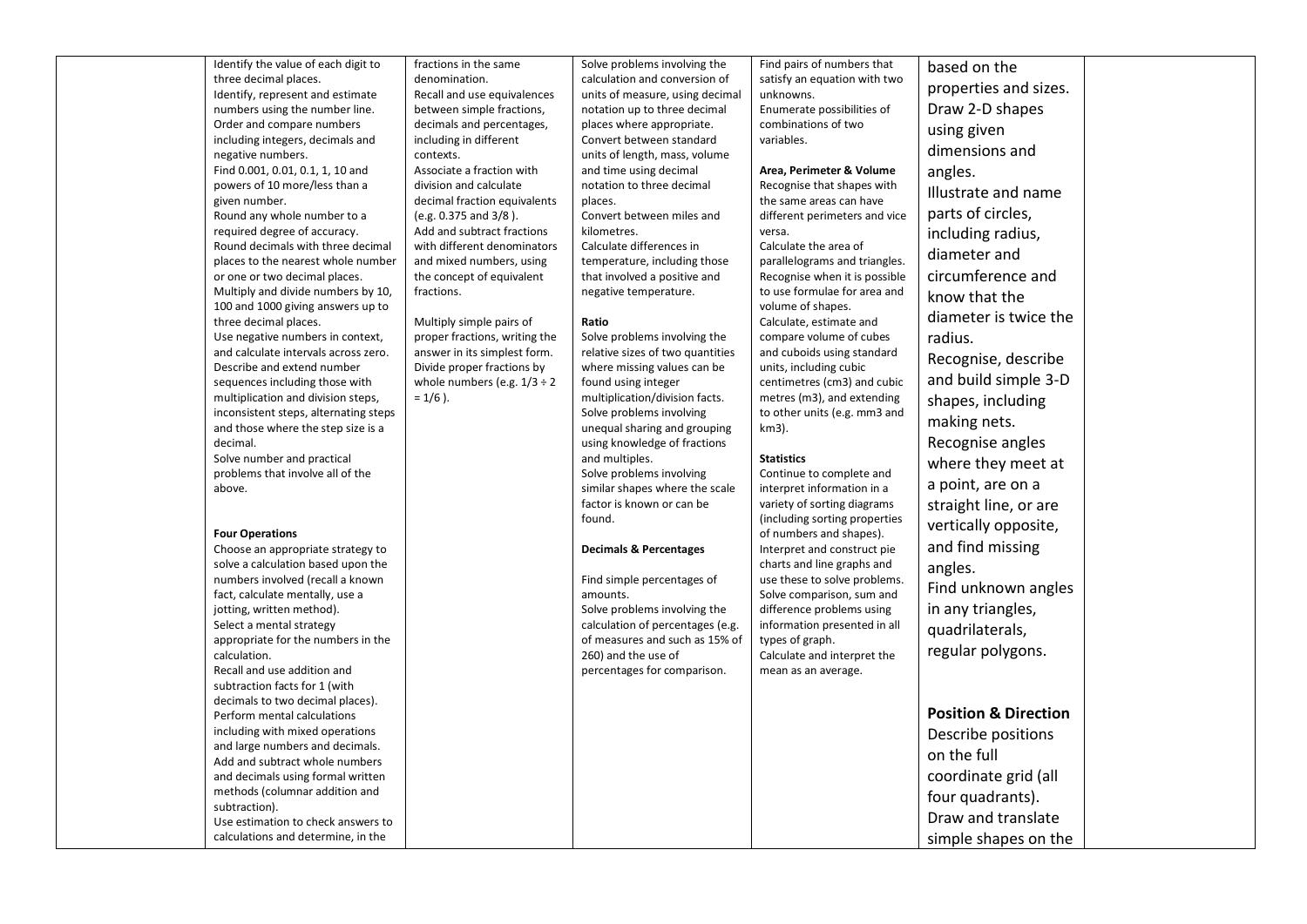| context of a problem, an              |  | coordinate plane,   |  |
|---------------------------------------|--|---------------------|--|
| appropriate degree of accuracy.       |  |                     |  |
| Use knowledge of the order of         |  | and reflect them in |  |
| operations to carry out calculations. |  | the axes.           |  |
| Solve addition and subtraction        |  |                     |  |
| multi-step problems in contexts,      |  |                     |  |
| deciding which operations and         |  |                     |  |
| methods to use and why.               |  |                     |  |
| Solve problems involving all four     |  |                     |  |
| operations, including those with      |  |                     |  |
| missing numbers.                      |  |                     |  |
| Choose an appropriate strategy to     |  |                     |  |
| solve a calculation based upon the    |  |                     |  |
| numbers involved (recall a known      |  |                     |  |
| fact, calculate mentally, use a       |  |                     |  |
| jotting, written method).             |  |                     |  |
| Identify common factors, common       |  |                     |  |
| multiples and prime numbers.          |  |                     |  |
| Use partitioning to double or halve   |  |                     |  |
| any number.                           |  |                     |  |
| Perform mental calculations,          |  |                     |  |
| including with mixed operations       |  |                     |  |
| and large numbers.                    |  |                     |  |
| Multiply multi-digit numbers up to 4  |  |                     |  |
| digits by a two-digit whole number    |  |                     |  |
| using the formal written method of    |  |                     |  |
| long multiplication.                  |  |                     |  |
| Multiply one-digit numbers with up    |  |                     |  |
| to two decimal places by whole        |  |                     |  |
| numbers.                              |  |                     |  |
| Divide numbers up to 4 digits by a    |  |                     |  |
| two-digit whole number using the      |  |                     |  |
| formal written methods of short or    |  |                     |  |
| long division, and interpret          |  |                     |  |
| remainders as whole number            |  |                     |  |
| remainders, fractions, or by          |  |                     |  |
| rounding, as appropriate for the      |  |                     |  |
| context.                              |  |                     |  |
| Use written division methods in       |  |                     |  |
| cases where the answer has up to      |  |                     |  |
| two decimal places.                   |  |                     |  |
| Use estimation and inverse to check   |  |                     |  |
| answers to calculations and           |  |                     |  |
| determine, in the context of a        |  |                     |  |
| problem, an appropriate degree of     |  |                     |  |
| accuracy.                             |  |                     |  |
| Use knowledge of the order of         |  |                     |  |
| operations to carry out calculations. |  |                     |  |
| Solve problems involving all four     |  |                     |  |
| operations, including those with      |  |                     |  |
| missing numbers.                      |  |                     |  |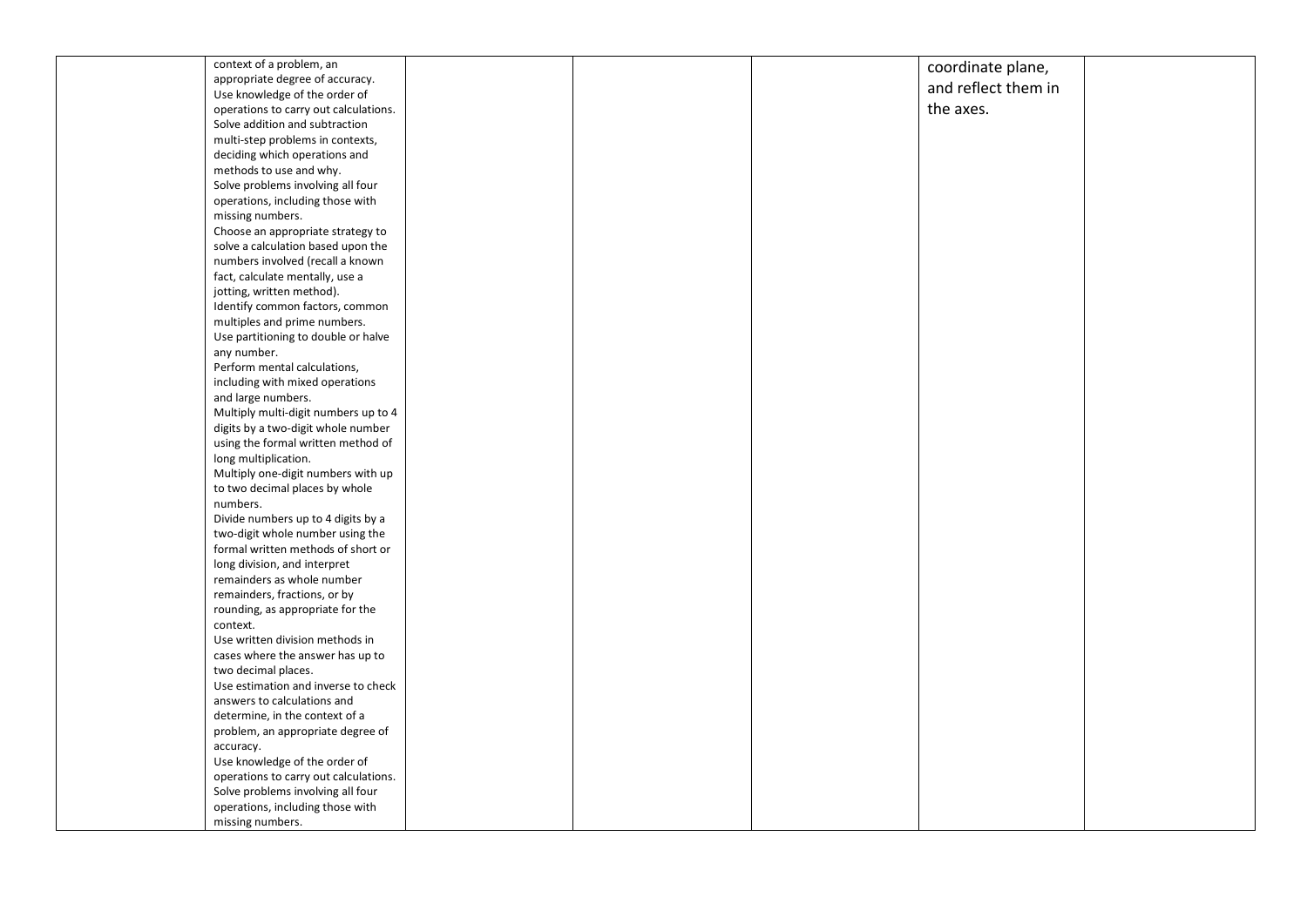| Science: | Chemistry                            | <b>Biology</b>                                          | <b>Growing Up &amp; Growing Old</b> | We're Evolving                       | Electrifying             | Let's Get Moving &             |
|----------|--------------------------------------|---------------------------------------------------------|-------------------------------------|--------------------------------------|--------------------------|--------------------------------|
|          | <b>Material World</b>                | We Are Dinosaur Hunters                                 |                                     |                                      |                          |                                |
|          |                                      |                                                         | Describe the changes as             | Recognise that living things         |                          | <b>Thinking Scientifically</b> |
|          |                                      | I ask relevant questions                                | humans develop to old age.          | have changed over time and           | Associate the            |                                |
|          | Compare and group together           | (containing scientific                                  | Describe the ways in which          | that fossils provide                 | brightness of a lamp or  | Explain that                   |
|          | everyday materials on the basis of   | knowledge and                                           | nutrients and water are             | information about living             | the volume of a buzzer   | unsupported objects fall       |
|          | their properties, including their    | understanding).                                         | transported within animals,         | things that inhabited the            | with the number and      | towards the Earth              |
|          | hardness, solubility, transparency,  | I recognise which type of                               | including humans.                   | Earth millions of years ago.         | voltage of cells used in |                                |
|          | conductivity.                        | enquiry is best to answer a                             |                                     |                                      |                          | because of the force of        |
|          | Give reasons, based on evidence      | question.<br>I can plan different types of              |                                     | Recognise that living things         | the circuit.             | gravity acting between         |
|          | from comparative and fair tests, for | science enquiries to answer                             |                                     | produce offspring of the             |                          | the Earth and the falling      |
|          | the particular uses of everyday      | questions. I recognise and                              |                                     | same kind, but normally              | Compare and give         | object.                        |
|          | materials, including metals, wood    | control variables where                                 |                                     | offspring vary and are not           | reasons for variations   |                                |
|          | and plastic.                         | necessary.                                              |                                     | identical to their parents.          | in how components        | Identify the effects of        |
|          |                                      | I decide what observations                              |                                     |                                      | function, including the  | air resistance, water          |
|          |                                      | and measurements to make                                |                                     | Identify how animals and             | brightness of bulbs,     | resistance and friction        |
|          |                                      | and what equipment to use                               |                                     | plants are adapted to suit           | the loudness of          |                                |
|          | <b>Thinking Scientifically</b>       | (giving reasons) to I take                              |                                     | their environment in                 |                          | that act between               |
|          |                                      | measurements, using a range                             |                                     | different ways and that              | buzzers and the on/off   | moving surfaces.               |
|          | This will be a theme throughout the  | of scientific equipment with                            |                                     | adaptation may lead to<br>evolution. | position of switches.    |                                |
|          | topics studied this year.            | increasing accuracy and<br>precision.                   |                                     |                                      |                          | Recognise that some            |
|          |                                      | I take repeat readings when                             |                                     |                                      | Use recognised           | mechanisms, including          |
|          |                                      | appropriate.                                            |                                     |                                      | symbols when             | levers, pulleys and            |
|          |                                      | I use relevant information                              |                                     |                                      | representing a simple    |                                |
|          |                                      | sources to find things out                              |                                     |                                      |                          | gears, allow a smaller         |
|          |                                      | I identify possible risks to                            |                                     |                                      | circuit in a diagram.    | force to have a greater        |
|          |                                      | myself and others.                                      |                                     |                                      |                          | effect.                        |
|          |                                      | I record data and results of                            |                                     |                                      |                          |                                |
|          |                                      | increasing complexity using                             |                                     |                                      |                          |                                |
|          |                                      | e.g. scientific diagrams and                            |                                     |                                      |                          |                                |
|          |                                      | labels and tables.<br>I choose a method to suit the     |                                     |                                      |                          |                                |
|          |                                      | results, e.g. a two column                              |                                     |                                      |                          |                                |
|          |                                      | table.                                                  |                                     |                                      |                          |                                |
|          |                                      | I present the data and results                          |                                     |                                      |                          |                                |
|          |                                      | in suitable formats using e.g.                          |                                     |                                      |                          |                                |
|          |                                      | line graphs, bar graphs,                                |                                     |                                      |                          |                                |
|          |                                      | scatter graphs                                          |                                     |                                      |                          |                                |
|          |                                      | From my data and                                        |                                     |                                      |                          |                                |
|          |                                      | observations I draw valid                               |                                     |                                      |                          |                                |
|          |                                      | conclusions (i.e. consistent                            |                                     |                                      |                          |                                |
|          |                                      | with the evidence) including                            |                                     |                                      |                          |                                |
|          |                                      | causal relationships.<br>I identify scientific evidence |                                     |                                      |                          |                                |
|          |                                      | to support or refute the ideas                          |                                     |                                      |                          |                                |
|          |                                      | or arguments for my                                     |                                     |                                      |                          |                                |
|          |                                      | conclusion.                                             |                                     |                                      |                          |                                |
|          |                                      | I look at my results and                                |                                     |                                      |                          |                                |
|          |                                      | decide if any observations or                           |                                     |                                      |                          |                                |
|          |                                      | measurements are                                        |                                     |                                      |                          |                                |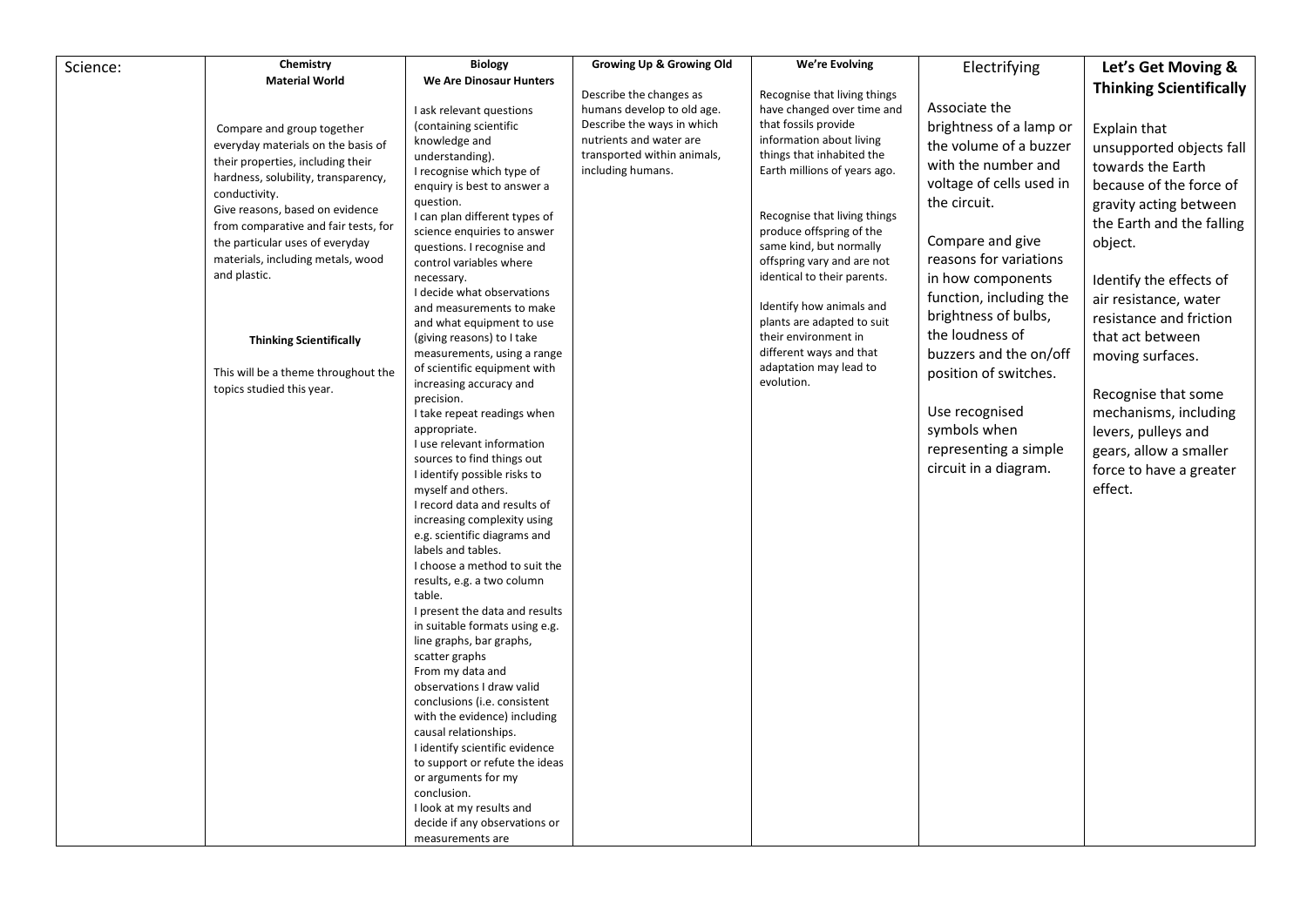|                   |                                                                                                                                                                                                                                                                                                                                                                                                                                                                                                                                                                                                                                                                                                                                                                                                                                                                                            | unsuitable and need to be<br>carried out again.<br>I offer simple explanations<br>for differences in results.                                                                                                                                                                                                                                                                                                                                                                                                                                                                                                                                                                                                                                                                                                                                                                                                                                                |                                                                                                                                                                                                                                                                                                                                                                                                                                                                                                                                                                                                                                                                                                                                                                                                                                                                                                                                                                                                                          |                                                                                                                                                                                                                                                                                                                                                                                                                                                                                |                                                                                                                                                                                                                                                                                                                                                                                                                                                                                                                                                                                                                                                                                                                                                                                                                                                                                                                       |                                                                                                                                                                                                                                                                                                                                                                                                                                                                                                                                                                                                                                                                                                                                                                            |
|-------------------|--------------------------------------------------------------------------------------------------------------------------------------------------------------------------------------------------------------------------------------------------------------------------------------------------------------------------------------------------------------------------------------------------------------------------------------------------------------------------------------------------------------------------------------------------------------------------------------------------------------------------------------------------------------------------------------------------------------------------------------------------------------------------------------------------------------------------------------------------------------------------------------------|--------------------------------------------------------------------------------------------------------------------------------------------------------------------------------------------------------------------------------------------------------------------------------------------------------------------------------------------------------------------------------------------------------------------------------------------------------------------------------------------------------------------------------------------------------------------------------------------------------------------------------------------------------------------------------------------------------------------------------------------------------------------------------------------------------------------------------------------------------------------------------------------------------------------------------------------------------------|--------------------------------------------------------------------------------------------------------------------------------------------------------------------------------------------------------------------------------------------------------------------------------------------------------------------------------------------------------------------------------------------------------------------------------------------------------------------------------------------------------------------------------------------------------------------------------------------------------------------------------------------------------------------------------------------------------------------------------------------------------------------------------------------------------------------------------------------------------------------------------------------------------------------------------------------------------------------------------------------------------------------------|--------------------------------------------------------------------------------------------------------------------------------------------------------------------------------------------------------------------------------------------------------------------------------------------------------------------------------------------------------------------------------------------------------------------------------------------------------------------------------|-----------------------------------------------------------------------------------------------------------------------------------------------------------------------------------------------------------------------------------------------------------------------------------------------------------------------------------------------------------------------------------------------------------------------------------------------------------------------------------------------------------------------------------------------------------------------------------------------------------------------------------------------------------------------------------------------------------------------------------------------------------------------------------------------------------------------------------------------------------------------------------------------------------------------|----------------------------------------------------------------------------------------------------------------------------------------------------------------------------------------------------------------------------------------------------------------------------------------------------------------------------------------------------------------------------------------------------------------------------------------------------------------------------------------------------------------------------------------------------------------------------------------------------------------------------------------------------------------------------------------------------------------------------------------------------------------------------|
| History/Geography | <b>Victorian Britain</b><br>Ch will participate in a series of<br>lessons and activities which will<br>build their knowledge of the period<br>under study and address these<br>curriculum statements:<br><b>Educater History statements:</b><br>Using sources as evidence.<br>Understand how our knowledge of<br>the past is constructed from a<br>range of sources'<br><b>Significance and Interpretations:</b><br>address and devise historically<br>valid questions about significance.<br><b>Cause and Effect:</b><br>address and devise historically<br>valid questions about cause.<br><b>Sequencing the Past</b><br>Develop chronologically secure<br>knowledge and understanding of<br>British, local and world history<br>Note connections, contrasts and<br>trends over time.<br>Construct informed responses by<br>selecting and organising historical<br>relevant information. | <b>Victorian Britain</b><br>Ch will participate in a series<br>of lessons and activities<br>which will build their<br>knowledge of the period<br>under study and address<br>these curriculum<br>statements:<br><b>Educater Geography</b><br>statements focus:<br><b>Understanding Places and</b><br><b>Connections</b><br>G.2.5.6.a. Understand<br>geographical change through<br>the study of human and<br>physical geography of the<br>United Kingdom.<br><b>Human Themes</b><br>G.2.4.5. Describe and<br>understand key aspects of<br>human geography including:<br>economic activity including<br>trade links, and the<br>distribution of natural<br>resources including energy,<br>food, minerals and water.<br>G.2.5.14. Deepen an<br>understanding of the<br>interaction between physical<br>and human processes.<br>G.2.6.6.a. Use maps, atlases,<br>globes and digital/computer<br>mapping to locate countries<br>and describe features<br>studied. | Water<br>Ch will participate in a series of<br>lessons and activities which<br>will build their knowledge of<br>this vital resource and develop<br>key geographical skills and<br>understanding I.e. of the<br>source, journey and features of<br>rivers; their importance in<br>shaping landscape and creating<br>geographical features and<br>impact on the development<br>and threat to human<br>habitation: of the key oceans<br>and seas of the world and how<br>their importance in sustaining<br>ecological and biological<br>diversity and how human<br>conduct and development is<br>impacting on these areas, as<br>well as understanding how<br>seas play a part in shaping our<br>landscape -coastal erosion and<br>longshore drift.<br>Pupils will by using these key<br>curriculum statements to<br>develop their curriculum skills:<br>G.2.3.6.b. Describe and<br>understand key aspects of<br>physical geography, including:<br>rivers, mountains, volcanoes<br>and earthquakes, and the water<br>cycle. | Water<br>G.2.4.5. Describe and<br>understand key aspects of<br>human geography including:<br>economic activity including<br>trade links, and the<br>distribution of natural<br>resources including energy,<br>food, minerals and water.<br>G.2.5.14. Deepen an<br>understanding of the<br>interaction between physical<br>and human processes.<br>G.2.6.6.a. Use maps, atlases,<br>globes and digital/computer<br>mapping to locate countries<br>and describe features studied | <b>Britain and World War 2</b><br>Ch will participate in a series<br>of lessons and activities<br>(such as why WW2 started<br>and was it inevitable: what<br>was the impact of significant<br>individuals e.g. Hitler,<br>Churchill: how the war<br>impacted upon the whole<br>populace: in what way was<br>the war between vastly<br>opposite ideologies about<br>how to view and treat<br>people) which will build<br>their knowledge of the<br>period under study and<br>develop key historical skills<br>by using key curriculum<br>statements:<br>Continue to develop<br>chronologically secure<br>knowledge of history<br><b>Establish clear narratives</b><br>within and across periods<br>studied <b>2</b> Note connections,<br>contrasts and trends over<br>time<br>Develop the appropriate use<br>of historical terms<br><b>Regularly address and</b><br>sometimes devise<br>historically valid questions * | <b>Britain and World War 2</b><br><b>Z</b> Understand how knowledge<br>of the past is constructed<br>from a range of sources $\mathbb B$<br><b>Construct informed responses</b><br>by  Selecting and<br>organising relevant historical<br>information<br><b>Understand that different</b><br>versions of the past may<br>exist, giving some reasons for<br>this<br>Describe / make links<br>between main events,<br>situations and changes within<br>and across different<br>periods/societies<br>Identify and give reasons for,<br>results of, historical events,<br>situations, change<br>Describe social, cultural,<br>religious and ethnic diversity<br>in Britain & the wider world<br><b>Identify historically</b><br>significant people and events<br>in situations |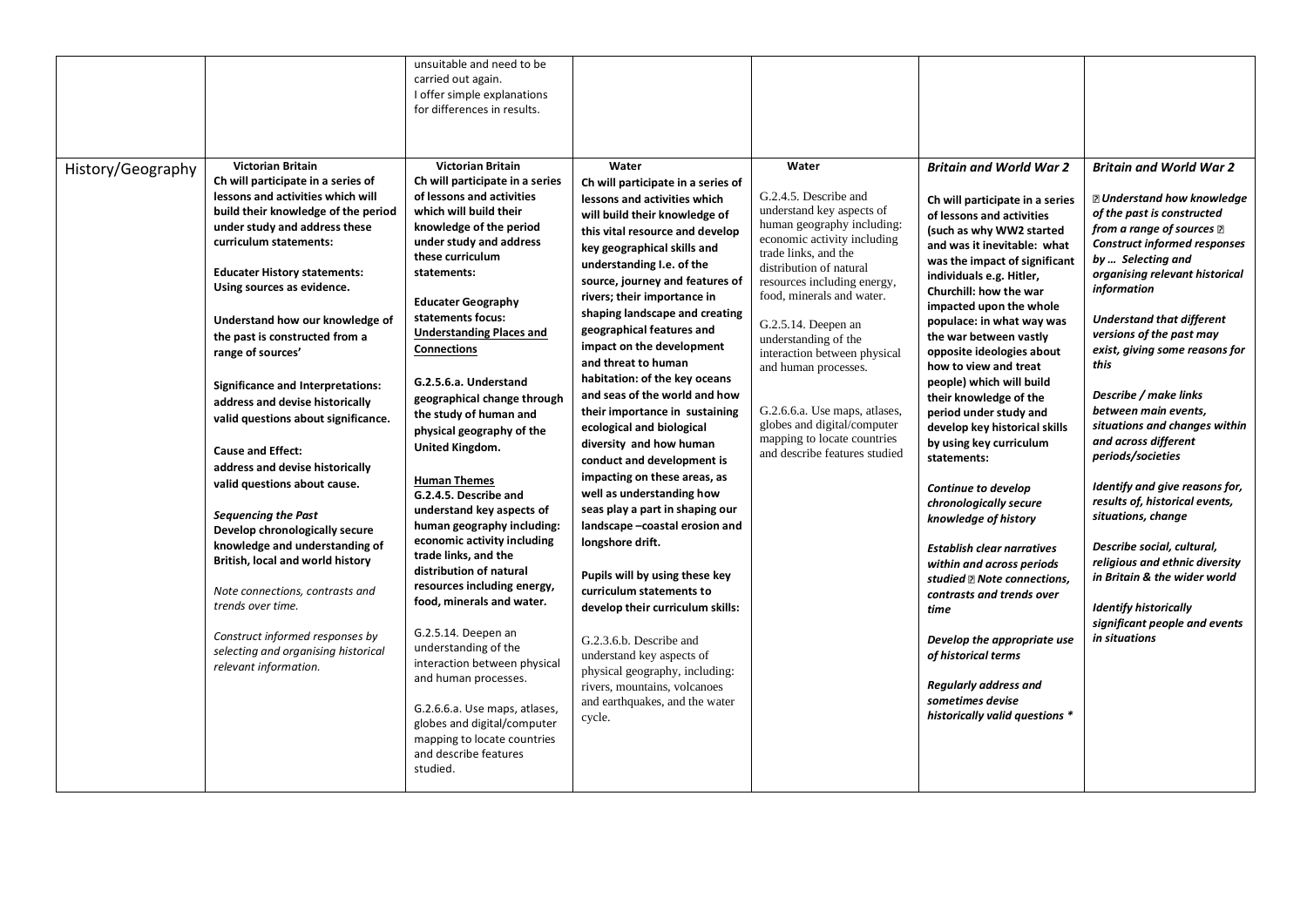| Art +                         | Art/DT                                                                                                                                                                                                                                                                                                                                                                                                                                                                                                                                                                                                                                                                                                                                                                                                                                                                                                                                                             | Art/DT                                                                                                                                                                                                                                                                                                                                                                                                                                                                                                                                                                                                                                                                                                                   | Art/DT                                                                                                                                                                                                                                                                                                                                                                                                                                                                                                                                                                                                                                                                                                                                                                                                                                                                                                                                                                                                                                                                                                                                                                                                                                                                                                               | Art/DT                                                                                                                                                                                                                                                                                                                                                                                                                                                                                                                                                                                                                                                   | Art/DT                                                                                                                                                                                                                                                                                                                                                                                                                                                                                                                                                                                                                                                                                                                                                                                                                                                                                                                                                                                                                                                          | Art/DT                                                                                                                                                                                                                                                                                                                                                                                                                                                                                                                                                                                                                                                                                                                                                                                                                                                                                                                                                                                                                                                                                                                                                                                                                                                                           |
|-------------------------------|--------------------------------------------------------------------------------------------------------------------------------------------------------------------------------------------------------------------------------------------------------------------------------------------------------------------------------------------------------------------------------------------------------------------------------------------------------------------------------------------------------------------------------------------------------------------------------------------------------------------------------------------------------------------------------------------------------------------------------------------------------------------------------------------------------------------------------------------------------------------------------------------------------------------------------------------------------------------|--------------------------------------------------------------------------------------------------------------------------------------------------------------------------------------------------------------------------------------------------------------------------------------------------------------------------------------------------------------------------------------------------------------------------------------------------------------------------------------------------------------------------------------------------------------------------------------------------------------------------------------------------------------------------------------------------------------------------|----------------------------------------------------------------------------------------------------------------------------------------------------------------------------------------------------------------------------------------------------------------------------------------------------------------------------------------------------------------------------------------------------------------------------------------------------------------------------------------------------------------------------------------------------------------------------------------------------------------------------------------------------------------------------------------------------------------------------------------------------------------------------------------------------------------------------------------------------------------------------------------------------------------------------------------------------------------------------------------------------------------------------------------------------------------------------------------------------------------------------------------------------------------------------------------------------------------------------------------------------------------------------------------------------------------------|----------------------------------------------------------------------------------------------------------------------------------------------------------------------------------------------------------------------------------------------------------------------------------------------------------------------------------------------------------------------------------------------------------------------------------------------------------------------------------------------------------------------------------------------------------------------------------------------------------------------------------------------------------|-----------------------------------------------------------------------------------------------------------------------------------------------------------------------------------------------------------------------------------------------------------------------------------------------------------------------------------------------------------------------------------------------------------------------------------------------------------------------------------------------------------------------------------------------------------------------------------------------------------------------------------------------------------------------------------------------------------------------------------------------------------------------------------------------------------------------------------------------------------------------------------------------------------------------------------------------------------------------------------------------------------------------------------------------------------------|----------------------------------------------------------------------------------------------------------------------------------------------------------------------------------------------------------------------------------------------------------------------------------------------------------------------------------------------------------------------------------------------------------------------------------------------------------------------------------------------------------------------------------------------------------------------------------------------------------------------------------------------------------------------------------------------------------------------------------------------------------------------------------------------------------------------------------------------------------------------------------------------------------------------------------------------------------------------------------------------------------------------------------------------------------------------------------------------------------------------------------------------------------------------------------------------------------------------------------------------------------------------------------|
| Design/Design +<br>technology | The children will learn about key<br>artistic and design features of the<br><b>Victorian period [Advertising;</b><br>William Morris; Home decoration;<br>the Pre-Raphaelites, toys and<br>Victorian Xmas] using a variety of<br>foci to enable them to practise and<br>refine their artistic skills and<br>knowledge in line with the<br>following Curriculum statements.<br>Art<br><b>NC</b> statements:<br>Pupils should be taught to develop<br>their techniques, including their<br>control and their use of materials,<br>with creativity, experimentation<br>and an increasing awareness of<br>different kinds<br>of art, craft and design.<br>Pupils should be taught:<br><b>Z</b> to create sketch books to record<br>their observations and use them to<br>review and revisit<br>Ideas.<br>I to improve their mastery of art<br>and design techniques, including<br>drawing, painting and<br>about great artists, architects and<br>designers in history. | The children will learn about<br>key artistic and design<br>features of the Victorian<br>period [Advertising; William<br>Morris; Home decoration;<br>the Pre-Raphaelites, toys<br>and Victorian Xmas] using a<br>variety of foci to enable<br>them to practise and refine<br>their artistic skills and<br>knowledge in line with the<br>following Curriculum<br>statements.<br>DT<br><b>NC</b> statements:<br>Pupils should be taught to<br>develop their techniques,<br>including their control and<br>their use of materials, with<br>creativity, experimentation<br>and an increasing awareness<br>of different kinds<br>of art, craft and design.<br>about great artists,<br>architects and designers in<br>history. | Children will use a blocked<br>period of time [after<br>learning/practicing the key<br>skills of measuring, marking<br>and cutting in wood and<br>thicker plastic] to plan for and<br>make a device or devices to<br>move water from one location<br>to another or desalinate water<br>or make a home to survive sea<br>level rises or make a water<br>saving home.<br>They will use/develop these<br>key curriculum skills:<br>Select tools and equipment<br>suitable for the task<br><b>Explain their choice of tools</b><br>and equipment in relation to<br>the skills and techniques they<br>will be using<br>Select materials and<br>components suitable for the<br>task<br><b>Explain their choice of</b><br>materials and components<br>according to functional<br>properties and aesthetic<br>qualities<br>Order the main stages of<br>making<br>Produce detailed lists of tools,<br>equipment and materials that<br>they need.<br>Accurately measure to nearest<br>mm, mark out, cut and shape<br>materials and components<br>Accurately assemble, join and<br>combine materials/<br>components<br>Accurately apply a range of<br>finishing techniques, including<br>those from art and design<br>Use techniques that involve a<br>number of steps<br>Demonstrate resourcefulness,<br>e.g. make refinements | Use the focus of Digital<br>media to create a series of<br>works based on the theme of<br>Water and all the locations it<br>can be found in and ways it<br>moves and looks.<br>Record, collect and store<br>visual information using<br>digital cameras, video<br>recorders Present recorded<br>visual images using software<br>e.g. Photostory, PowerPoint<br>Use a graphics package to<br>create and manipulate new<br>images Be able to Import an<br>image (scanned, retrieved,<br>taken) into a graphics<br>package Understand that a<br>digital image is created by<br>layering Create layered<br>images from original ideas<br>(sketch books etc.) | Pupils will learn and<br>practise key skills and<br>techniques whilst<br>completing a variety of<br>tasks linked to their<br>Topic. This will include<br>creating collages based<br>on wartime: developing<br>perspective and<br>composition skills<br>through charcoal and<br>pencil evacuee and<br>refugee portraits and<br>junk modelling/upcycling<br>based on the theme of<br>'make do and mend'.<br>Add collage to a painted,<br>printed or drawn<br>background. Use a range of<br>media to create collages Use<br>different techniques, colours<br>and textures etc when<br>designing and making pieces<br>of work Use collage as a<br>means of extending work<br>from initial ideas.<br>Shape, form, model and<br>construct from observation<br>or imagination<br>Use recycled, natural and<br>man-made materials to<br>create sculptures<br>Plan a sculpture through<br>drawing and other<br>preparatory work. Develop<br>skills in using clay inc. slabs,<br>coils, slips, etc. Produce<br>intricate patterns and<br>textures in a malleable<br>media | Pupils will develop a their<br>understanding of art through<br>the study of a particular<br>movement/style - Cubism.<br>This will extend their<br>understanding of how<br>perspective and composition<br>can be deliberately<br>manipulated radically to<br>make statements about how<br>the world can be<br>comprehended.<br>This will be through a variety<br>of activities such as:<br>Develop a painting from a<br>drawing Carry out<br>preliminary studies, trying<br>out different media and<br>materials and mixing<br>appropriate colours Create<br>imaginative work from a<br>variety of sources e.g.<br>observational drawing,<br>themes, poetry, music Colour<br>Mix and match colours to<br>create atmosphere and light<br>effects Be able to identify<br>primary secondary,<br>complementary and<br>contrasting colours. Work<br>with complementary colours<br><b>Explore the roles and</b><br>purposes of artists,<br>craftspeople and designers<br>working in different times<br>and cultures.<br>Compare ideas, methods and<br>approaches in their own and<br>others' work and say what<br>they think and feel about<br>them. Adapt their work<br>according to their views and<br>describe how they might<br>develop it further. Annotate<br>work in sketchbook. |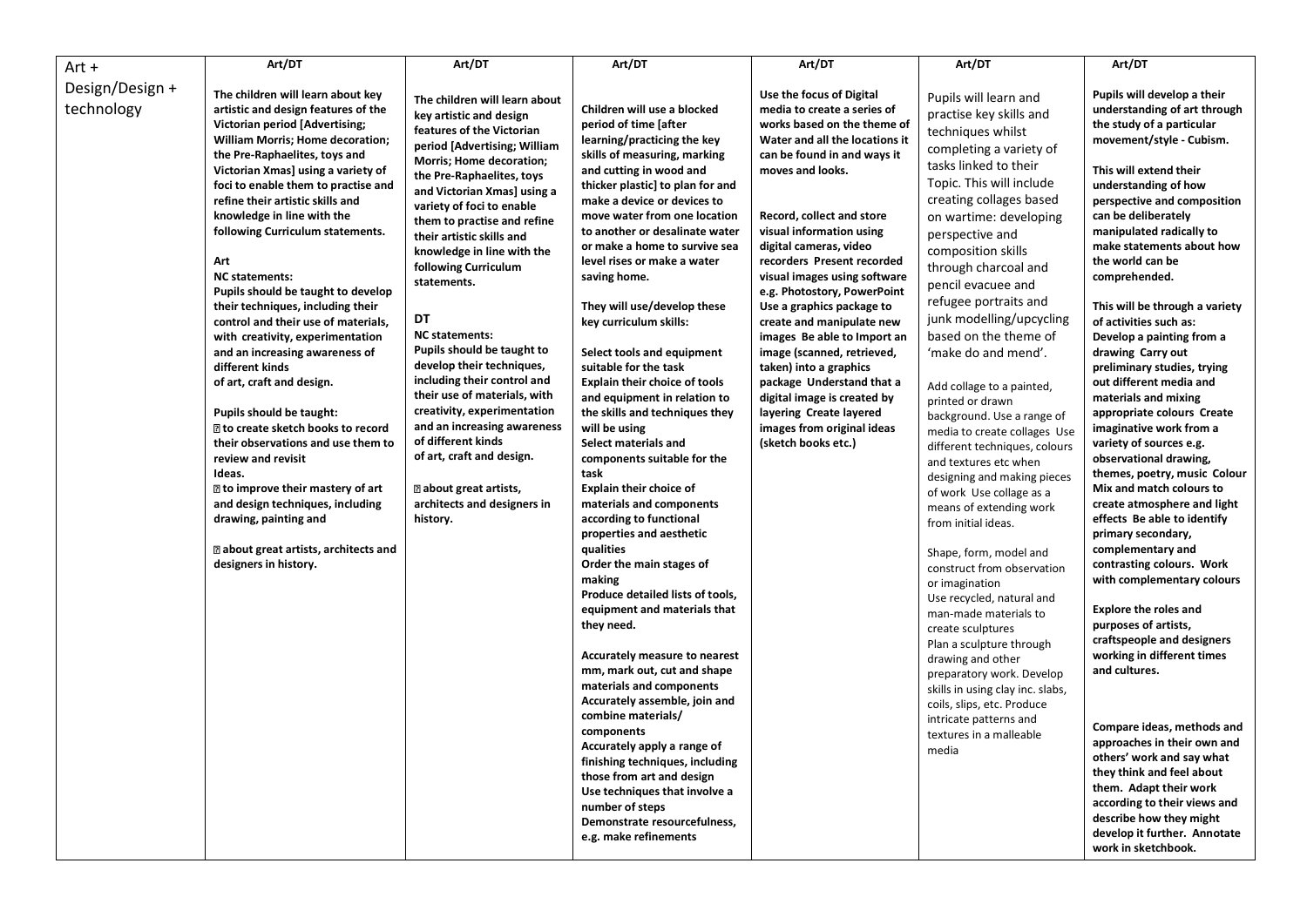|           |                               |                          | evaluate their ideas and<br>products against their own<br>design criteria and consider<br>the views of others to improve |                            |                           |                            |
|-----------|-------------------------------|--------------------------|--------------------------------------------------------------------------------------------------------------------------|----------------------------|---------------------------|----------------------------|
|           |                               |                          | their work <b>D</b> understand how                                                                                       |                            |                           |                            |
|           |                               |                          | key events and individuals in                                                                                            |                            |                           |                            |
|           |                               |                          | design and technology have                                                                                               |                            |                           |                            |
|           |                               |                          | helped shape the world.<br>apply their understanding of                                                                  |                            |                           |                            |
|           |                               |                          | how to strengthen, stiffen and                                                                                           |                            |                           |                            |
|           |                               |                          | reinforce more complex                                                                                                   |                            |                           |                            |
|           |                               |                          | structures ? understand and                                                                                              |                            |                           |                            |
|           |                               |                          | use mechanical systems in                                                                                                |                            |                           |                            |
|           |                               |                          | their products [for example,                                                                                             |                            |                           |                            |
|           |                               |                          | gears, pulleys, cams, levers                                                                                             |                            |                           |                            |
|           |                               |                          | and linkages] 2 understand                                                                                               |                            |                           |                            |
|           |                               |                          | and use electrical systems in<br>their products [e.g. series                                                             |                            |                           |                            |
|           |                               |                          | circuits incorporating switches,                                                                                         |                            |                           |                            |
|           |                               |                          | bulbs, buzzers and motors] ?                                                                                             |                            |                           |                            |
|           |                               |                          | apply their understanding of                                                                                             |                            |                           |                            |
|           |                               |                          | computing to program,                                                                                                    |                            |                           |                            |
|           |                               |                          | monitor and control their                                                                                                |                            |                           |                            |
|           |                               |                          | products                                                                                                                 |                            |                           |                            |
| Computing | E-Safety                      | <b>Digital Literacy</b>  | <b>Coding with Scratch</b>                                                                                               | <b>Coding with Scratch</b> | <b>Childnet Video</b>     | Coding                     |
|           | Use technology safely,        | Use search technologies  | <b>Building Numbers</b>                                                                                                  | <b>Memory Game</b>         | <b>Competition</b>        | <b>Scratch Project</b>     |
|           | respectfully and responsibly. | effectively.             | Use sequence, selection                                                                                                  | Design, write and debug    | Select, use and           | Design, write and debug    |
|           | Recognise                     | Appreciate how search    | and repetition in                                                                                                        | programs that              | combine a variety of      | programs that              |
|           | acceptable/unacceptable       | results are selected and | programs; work with                                                                                                      | accomplish specific        | software (including       | accomplish specific goals. |
|           | behaviour.                    | ranked.                  | variables.                                                                                                               | goals.                     | internet services) on a   | Controlling or simulating  |
|           | Know a range of ways to       | Understand computer      | Work with various forms                                                                                                  | Controlling or simulating  | range of digital devices. | physical systems.          |
|           | report concerns and           | networks including the   | of input and output.                                                                                                     | physical systems.          | Design and create a       | Solve problems by          |
|           | inappropriate behaviour.      | internet.                | Use logical reasoning to                                                                                                 | Solve problems by          | range of programs,        | decomposing them into      |
|           | Be discerning in evaluating   | Understand how           | explain how some simple                                                                                                  | decomposing them into      | systems and content       | smaller parts.             |
|           | digital content.              | networks can provide     | algorithms work.                                                                                                         | smaller parts.             | that accomplish given     |                            |
|           | Understand the opportunities  | multiple services, such  | Use logical reasoning to                                                                                                 |                            | goals.                    |                            |
|           | networks offer for            | as the world wide web.   | detect and correct errors                                                                                                |                            |                           |                            |
|           | communication and             |                          |                                                                                                                          |                            | Collecting, analysing,    |                            |
|           | collaboration                 |                          | in algorithms and                                                                                                        |                            | evaluating and            |                            |
|           |                               |                          | programs.                                                                                                                |                            | presenting data and       |                            |
|           |                               |                          |                                                                                                                          |                            | information.              |                            |
|           |                               | <b>Hour of Code</b>      |                                                                                                                          |                            |                           |                            |
| Music     |                               | Dudley                   | <b>Dudley Performing</b>                                                                                                 | <b>Dudley Performing</b>   | <b>Dudley Performing</b>  | <b>Dudley Performing</b>   |
|           |                               | <b>Performing Arts</b>   | Arts                                                                                                                     | Arts                       | Arts                      | Arts                       |
|           |                               | (Virtual lessons as      |                                                                                                                          |                            |                           |                            |
|           |                               | current guidance         |                                                                                                                          |                            |                           |                            |
|           |                               |                          |                                                                                                                          |                            |                           |                            |
|           |                               | allows)                  |                                                                                                                          |                            |                           |                            |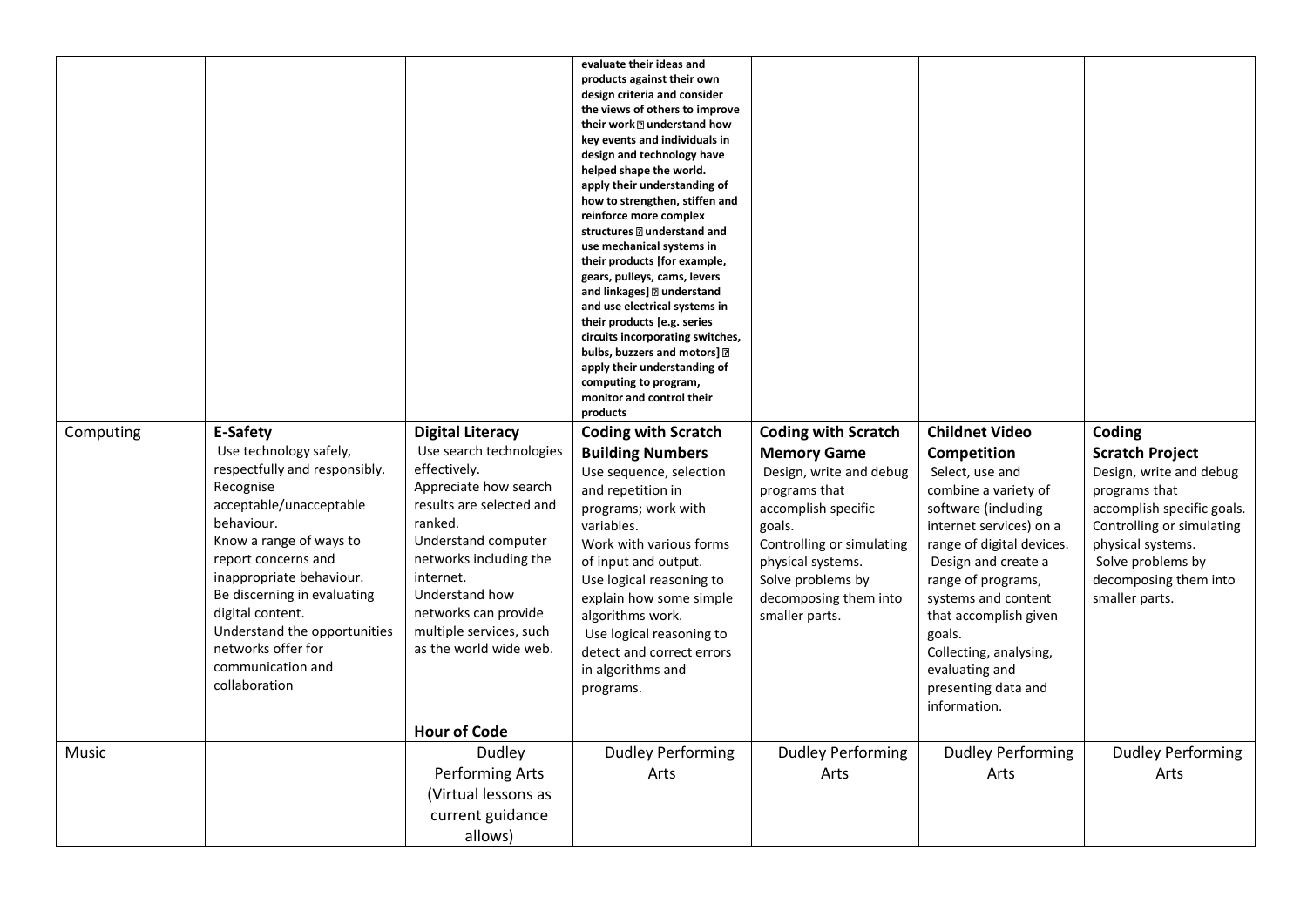| PE          | Non-contact social and<br>physical activities that<br>build physical skills as well<br>as communication                                                                                                                                                                                                      | Non-contact social<br>and physical<br>activities that build<br>physical skills as well<br>as communication                                                                                                                                                                                                                                                                                                                                                                     | Non-contact social and<br>physical activities that<br>build physical skills as<br>well as communication                                                                                                                                                                                                                                                                                                                                                                               | Non-contact social<br>and physical activities<br>that build physical<br>skills as well as<br>communication                                                                                                                                                                                                                                                       | Non-contact social<br>and physical<br>activities that build<br>physical skills as well<br>as communication                                                                                                                                             | Non-contact social<br>and physical activities<br>that build physical<br>skills as well as<br>communication                                                                                                                                                                                                           |
|-------------|--------------------------------------------------------------------------------------------------------------------------------------------------------------------------------------------------------------------------------------------------------------------------------------------------------------|--------------------------------------------------------------------------------------------------------------------------------------------------------------------------------------------------------------------------------------------------------------------------------------------------------------------------------------------------------------------------------------------------------------------------------------------------------------------------------|---------------------------------------------------------------------------------------------------------------------------------------------------------------------------------------------------------------------------------------------------------------------------------------------------------------------------------------------------------------------------------------------------------------------------------------------------------------------------------------|------------------------------------------------------------------------------------------------------------------------------------------------------------------------------------------------------------------------------------------------------------------------------------------------------------------------------------------------------------------|--------------------------------------------------------------------------------------------------------------------------------------------------------------------------------------------------------------------------------------------------------|----------------------------------------------------------------------------------------------------------------------------------------------------------------------------------------------------------------------------------------------------------------------------------------------------------------------|
| <b>PSHE</b> | To know that mental<br>health is as important as<br>looking after your<br>physical health<br>To identify ways to self<br>regulate<br>To identify the size of a<br>problem that they face<br>To explore tools for<br>calming big emotions<br>To recognise that anyone<br>can experience mental ill<br>health. | To identify different<br>relationships<br>To know that people<br>may be attracted to<br>someone<br>emotionally,<br>romantically.<br>To know marriage<br>and civil partnership<br>is a legal declaration<br>of commitment.<br>To know that forcing<br>anyone to marry<br>against their will is a<br>crime.<br>To identify strategies<br>for recognising and<br>managing peer<br>influence<br>To recognise if a<br>friendship online or<br>offline is making<br>them feel unsafe | To recognise if a<br>friendship<br>(online/offline) is<br>making them<br>uncomfortable and<br>what strategies to<br>take.<br>To know that personal<br>behaviour can affect<br>others (online and<br>offline)<br>To explore the<br>importance of self<br>respect.<br>To recognise that<br>everyone, including<br>myself, should be<br>treated with respect<br>by others<br>(online/offline)<br>To identify strategies<br>to create personal<br>boundaries<br><b>Focus on Childline</b> | To explore how sleep<br>contributes to a<br>healthy lifestyle.<br>To explore the<br>importance of<br>personal hygiene<br>To explore the<br>importance of dental<br>hygiene<br>How to seek support<br>if they are worried<br>about their health<br>The importance of<br>balancing their time<br>online<br>To know how to<br>respond in an<br>emergency situation. | Puberty talks by<br>school nurse:<br>To identify the<br>physical and<br>emotional change<br>that happen in<br>puberty.<br>To explore hygiene<br>routines based<br>around puberty.<br>To find out where to<br>get more<br>information about<br>puberty. | To learn how to<br>assess the reliability<br>of sources of<br>information online.<br>To recognise things<br>that are appropriate<br>to share and things<br>that are not to be<br>shared on social<br>media.<br>To develop strategies<br>to evaluate the<br>reliability of sources<br>and identify<br>misinformation. |
| R.E.        | <b>Faith in the Community</b><br>To consider the ways in<br>which belonging to a<br>religious community can<br>help people.                                                                                                                                                                                  | <b>Muhammed and</b><br>why He is important<br>to Islam<br>To find out who<br>Muhammad was and                                                                                                                                                                                                                                                                                                                                                                                  | <b>Caring For The Earth</b>                                                                                                                                                                                                                                                                                                                                                                                                                                                           | <b>Caring For The Earth</b>                                                                                                                                                                                                                                                                                                                                      | <b>Buddhism</b>                                                                                                                                                                                                                                        | <b>Buddhism</b>                                                                                                                                                                                                                                                                                                      |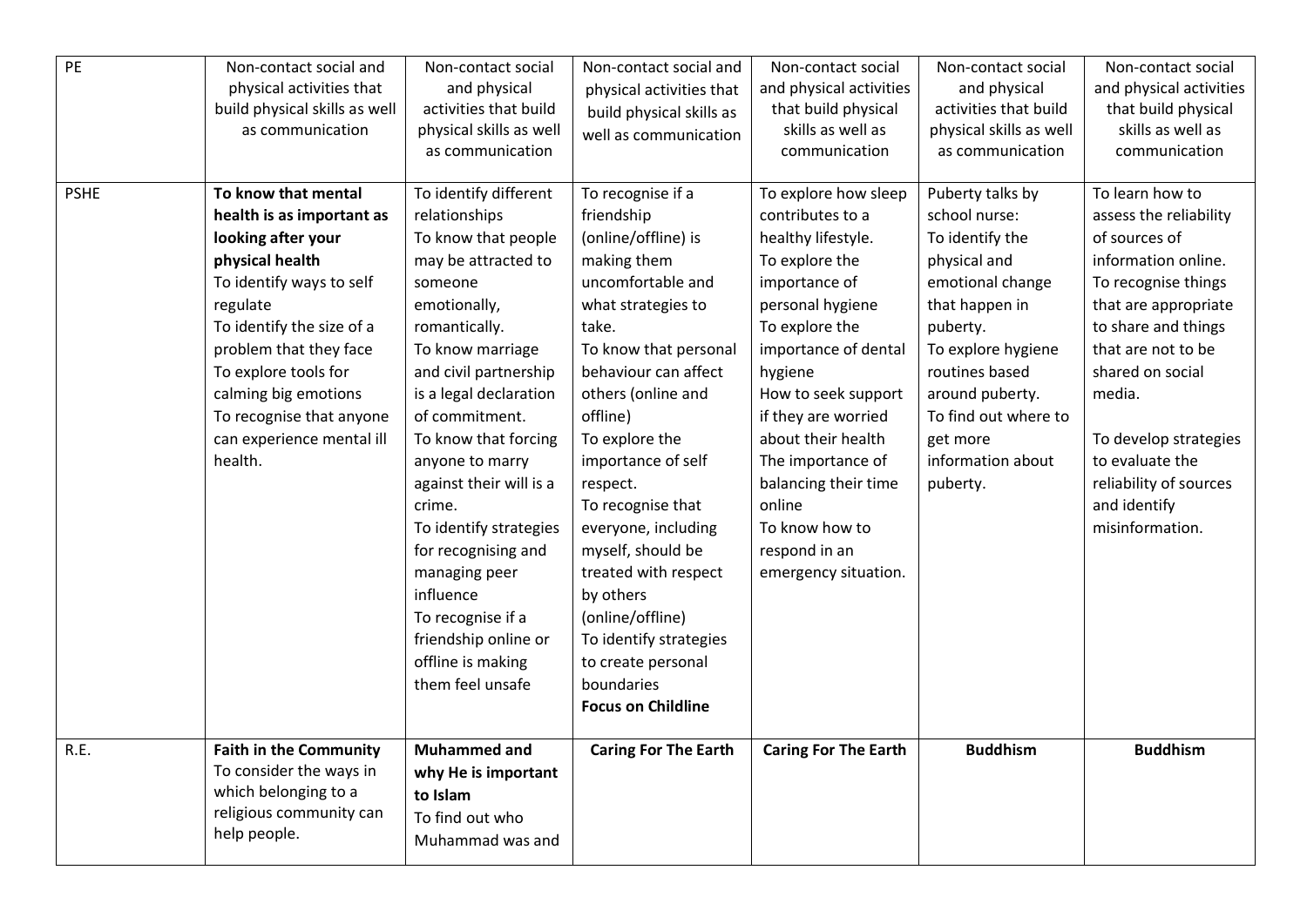|                                                            | To consider the<br>difficulties for people of<br>different religious beliefs<br>living in non-religious<br>communities<br>To think about what<br>makes it difficult to live<br>life according to our own<br>beliefs.<br><b>Harvest</b><br>To explore how Harvest is<br>a time to give thanks | why he is an<br>important figure in<br>Islam.<br>To understand the<br>importance of<br>Muhammad to<br>Muslims' daily lives.<br>Diwali: To explore<br>the moral of the<br>story of Diwali<br>Christmas: To<br>explore the<br>significance of the<br>Three Kings/Wise<br>Men in the Nativity<br>Story |                                                                                                       |                                  |                                                                                                                        |              |
|------------------------------------------------------------|----------------------------------------------------------------------------------------------------------------------------------------------------------------------------------------------------------------------------------------------------------------------------------------------|-----------------------------------------------------------------------------------------------------------------------------------------------------------------------------------------------------------------------------------------------------------------------------------------------------|-------------------------------------------------------------------------------------------------------|----------------------------------|------------------------------------------------------------------------------------------------------------------------|--------------|
| French                                                     | <b>Start Summer Term</b>                                                                                                                                                                                                                                                                     |                                                                                                                                                                                                                                                                                                     |                                                                                                       |                                  | This is France<br>To describe<br>distances and<br>locations<br>To recognise and<br>locate places on a<br>map of France |              |
| Parental<br>involvement<br>(Subject to latest<br>guidance) | Parents Evening and<br>homework meeting                                                                                                                                                                                                                                                      | Parental support and<br>help at the Xmas<br>fayre.                                                                                                                                                                                                                                                  | Workshop and joint<br>learning session (ch<br>and Parents) on<br>Multiplication &<br>Division policy. | <b>Parental SATs</b><br>meeting. | Art working together<br>session: creating a<br>sculpture.                                                              | Gallery day. |